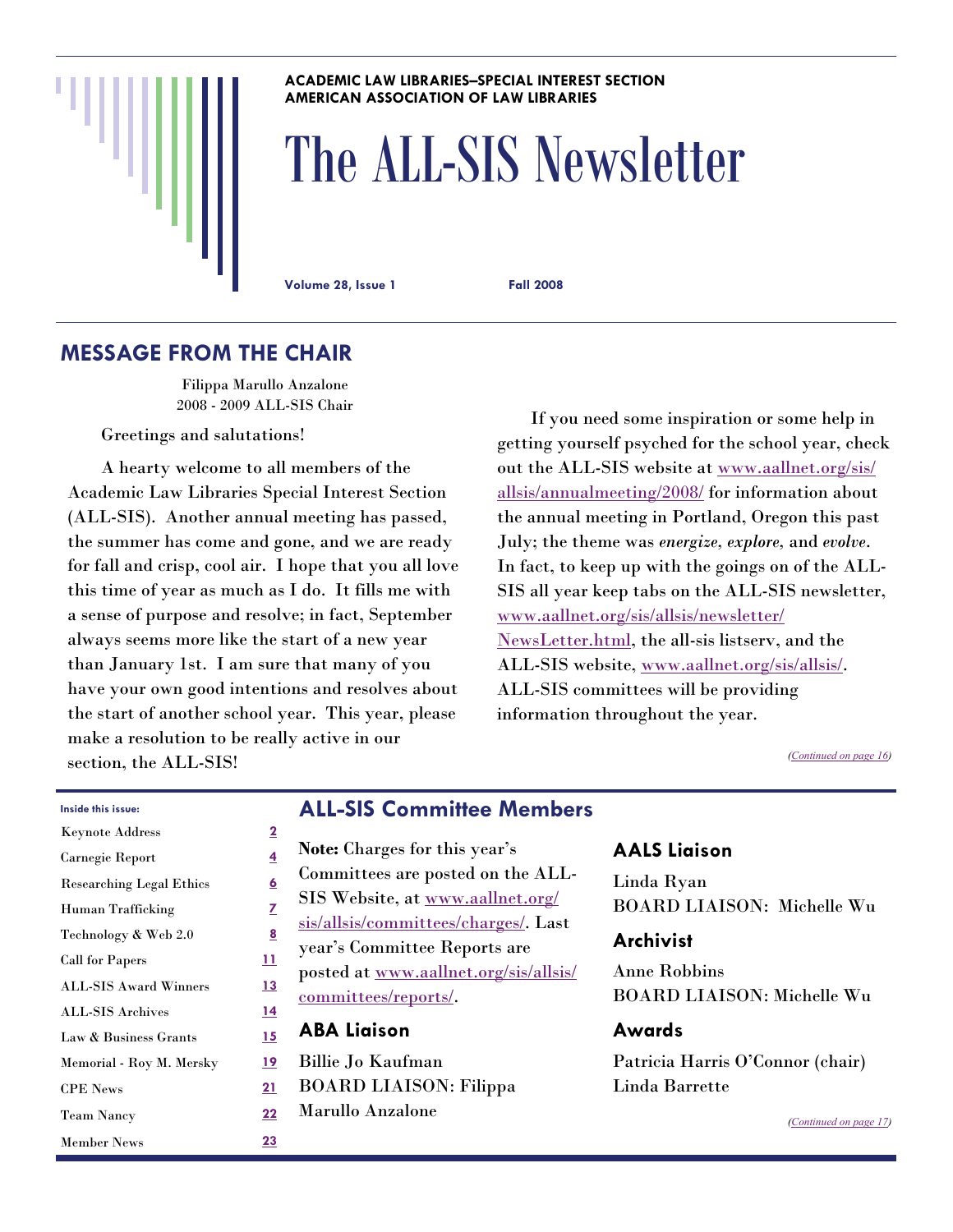### <span id="page-1-0"></span>**Technology Highlights from David Pogue's Keynote Address**

Roger Skalbeck Georgetown University Law Library

 Kicking off the AALL conference in Portland was *New York Times* technology columnist David Pogue. In his columns in the *Times*, Pogue presents technology reviews that are always enjoyable and relatively free of technology jargon. You can find much of what he has written here: [www.davidpogue.com](http://www.davidpogue.com). His keynote speech was a very entertaining and energetic look at technologies to watch in the near and coming future. Also, it was a great way to kick off the conference, as the audience left excited and ready to focus on the future.

 Taken from his keynote presentation, following are summaries of a few cool technologies David Pogue mentioned. At the end of this article are highlights of a very entertaining song medley he performed on stage to close his keynote speech.

- **Free Business Directory Information:** You can get free directory assistance for any business in the United States by calling 1-800-GOOG-411 (466-4411). Interacting with their automated speech recognition software, you can either ask for a specific business (Washington, D.C. - Café Berlin) or a category (Arlington, Va. - car wash). No carrier directory assistance charges apply.
- **Free Information via Text Messaging:** You can get simple information in just seconds by sending a text message (SMS) to 466453 (that's GOOGLE). Examples: 'm 20001' - find movie listings near this zip code. 'weather Portland' gets you the weather forecast, defaulting to Oregon, not Maine. You can also translate words, get flight status or perform simple currency conversion. There are several other

short commands for commonly-needed information. You can try this out with an online demonstration: [www.google.com/sms](http://www.google.com/sms).



- **Human-Powered Search via Text Messaging ([www.chacha.com](http://www.chacha.com)):** Want to check a quick fact or do you need help finding something? Try sending your question as a text message to CHACHA (242 242). Unlike with the two Google services, messages are answered by real people. You simply text your question to ChaCha, and then a human reads it and sends a response. To test it, I asked 'Other than George Michael, who was in Wham?' and when flying back through Minneapolis, I asked 'Where is the Larry Craig stall at the mpls airport?' - I got adequate responses to both questions, each within a minute. Of course this isn't a replacement for a good reference desk or authoritative online database. However, it's fast and free.
- **T-Mobile Wi-Fi Hot Spot:** Telecommunications company T-Mobile has an interesting service provided by no other phone carrier. With a particular plan they offer, subscribers can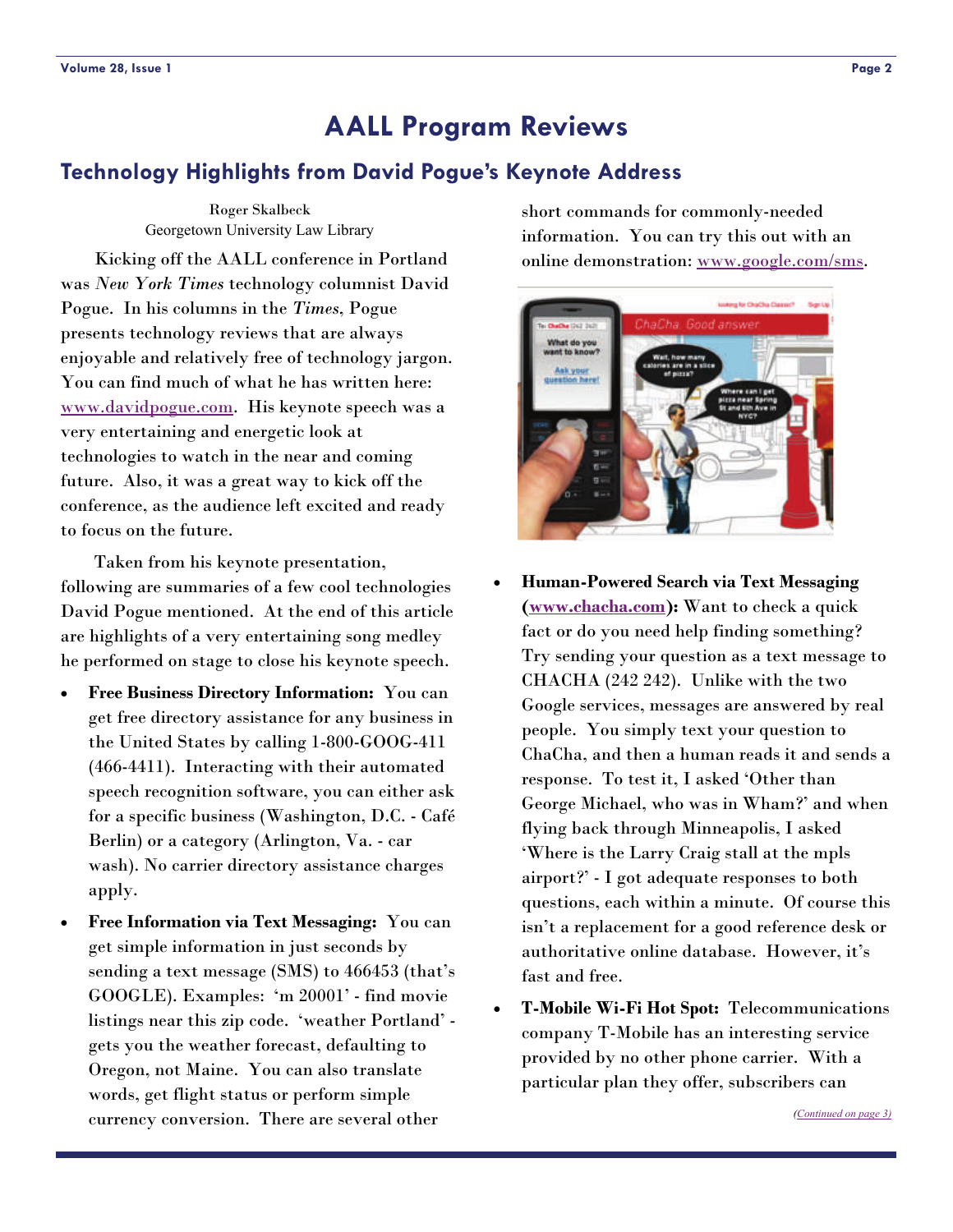### <span id="page-2-0"></span>**Keynote, Cont'd**

make unlimited phone calls using a wireless internet router that connects calls over a user's home network. Also, it automatically switches between the home wireless router and the T-Mobile network when you get out of range of one service. As Pogue pointed out, this service was introduced on the same day that the original iPhone launched, so it didn't get a lot of coverage.

- **Phone Number Management with Grand Central ([www.grandcentral.com](http://www.grandcentral.com)):** This service, owned by Google, lets you use one phone number to ring to multiple phone devices. Also, you can consolidate multiple lines to use a single voicemail box. You can personalize greetings based on caller (casual for friends, professional for your boss). Grand Central also lets you change calls between devices without breaking the connection. For instance, you could take a call on a land line and switch to your mobile phone while you walk out the door to get in your car.
- **Voice Mail Transcription:** There are a growing number of companies that will transcribe your voice mail so you can read it. David Pogue mentioned three of them: SpinVox ([www.spinvox.com](http://www.spinvox.com)), PhoneTag ([www.phonetag.com](http://www.phonetag.com)), and CallWait.
- **Eye-Fi Wireless SD Memory Card:** This is a standard-sized SD memory card intended to use in your camera. As you take pictures, the camera is able to connect to a wireless Internet router and automatically upload pictures to an account you establish. Read more at [www.eye.fi/](http://www.eye.fi/)

#### **Keynote Closing: A Medley of Songs**

 Probably the funniest part of David Pogue's opening keynote was an ending music medley he wrote, described as "the history of downloadable music and movies on the Internet – a medley in two minutes." Following are just a few of the lyrics from the presentation:

#### **Sung to the tune of** *Piano Man***:**

It's 9 o'clock on a Saturday, the record store's closed for the night so I fire up the old iTunes music store, and soon I am feeling all right I know Steve Jobs can find me a melody, with one dollar pricing that rocks. I can type in a track, and get album names back, while still in my undies and socks. Sell me a song, you're the music man. My iPod's got 10 gigs to go. Yeah, we might prefer more compatability, but Steve likes to run the whole show.

#### **Sung to the tune of** *I've Got You Babe***:**

They say we're young, don't watch TV they say the Internet is all we see but that's not true, they've got it wrong, see all our shows are just two minutes long.

Hey, I've got YouTube. I've got YouTube.

#### **Tribute to the RIAA (sung to** *YMCA***):**

Young man, you were surfing along, and then dumb man, you downloaded a song, and then young man, copied it to your 'pod then a phone call came to tell you

You've just been sued by the R-I-A-A You've just been screwed by the R-I-A-A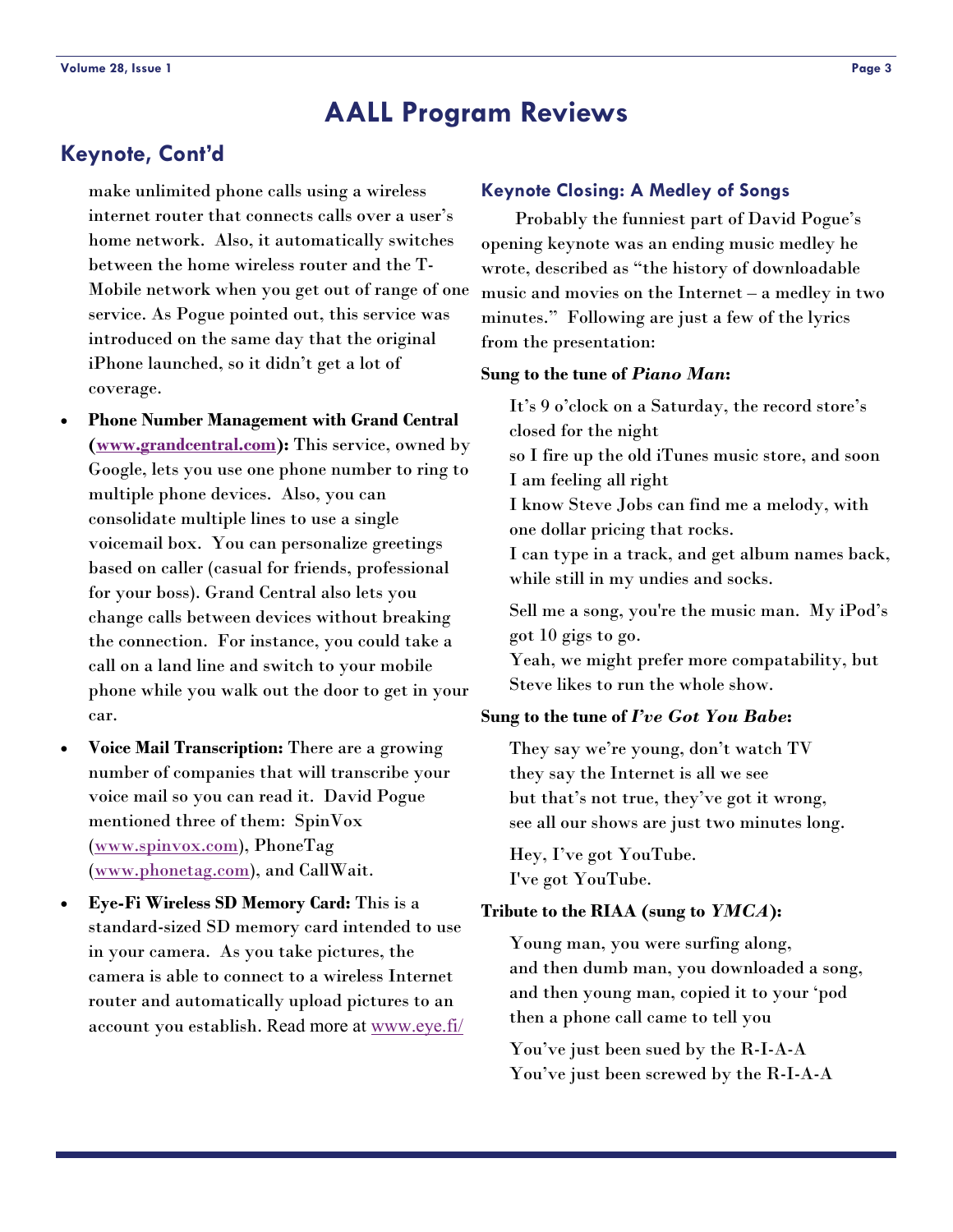### <span id="page-3-0"></span>**The Library's Role in 'Educating Lawyers': Considering the Carnegie Report**

Connie Lenz University of Minnesota Law Library

 This program, coordinated and moderated by Kim Clarke (McGeorge School of Law), introduced the key aspects of the Carnegie Foundation's report, *Educating Lawyers: Preparation for the Profession of Law* (2007); explored the need for change in legal education; and served as a forum for discussion about the role of law libraries and individual librarians in this process of curriculum reform. Professor Clarke introduced the program by observing that law schools are coming under increased pressure to balance teaching students how to "think like lawyers" with what Stanford Law School Dean Larry Kramer refers to as "translational skills." These skills entail the ability to translate concepts, ideas, and analytical tools learned in the classroom into actual context and into practice.

 Throughout the legal academy, the Carnegie Report has been used as a springboard for discussions of curriculum reform. In this program, a co-author of the report, Judith Welch Wegner (University of North Carolina School of Law), provided an overview of the report's observations and recommendations.

 Professor Wegner outlined current legal education in terms of "apprenticeships": cognitive; skills and practice; and professional identity and values. Law schools are quite successful in providing a "cognitive" apprenticeship in which students can develop the knowledge required for legal analysis. The case dialogue method is effective in teaching students to "think like a lawyer." To a lesser degree, law schools provide an apprenticeship of "skills and practice." Skills instruction, however, is generally not systematic

throughout the curriculum and is often gained through extra-curricular activities. Finally, law schools essentially are failing when it comes to providing an apprenticeship of "professional identity and values." According to Professor Wegner, "professional formation" in legal education must encompass all these facets.

 The authors of the Carnegie Report drew upon insight from the "learning sciences," and Professor Wegner particularly recommended the text *How People Learn: Bridging Research and Practice* (National Academies Press 1999). Professor Wegner emphasized the role of "expertise" in the learning process. Students develop from novices to experts in a contextualized setting. This development of expertise proceeds in stages, and includes the mastery of a repertoire of scenarios and working with poorly defined problems. Not all knowledge and skills are readily learned from books, and tacit learning occurs through observation, imitation, and experiences. Finally, assessment drives learning.

 The case dialogue method has been the "signature pedagogy" in legal education. This powerful and distinctive method works very effectively in context - at least for a period of time. It is very powerful in the first year, but beyond that year it loses its impact: students no longer want to "play the game"; it is not necessarily the best way to teach everything; and those who did not develop the analytical skills the method aims to produce in the first year are not going to develop those skills by engaging in "more of the same." The Carnegie Report questions whether the case dialogue method is used beyond the point necessary and suggests that reliance on this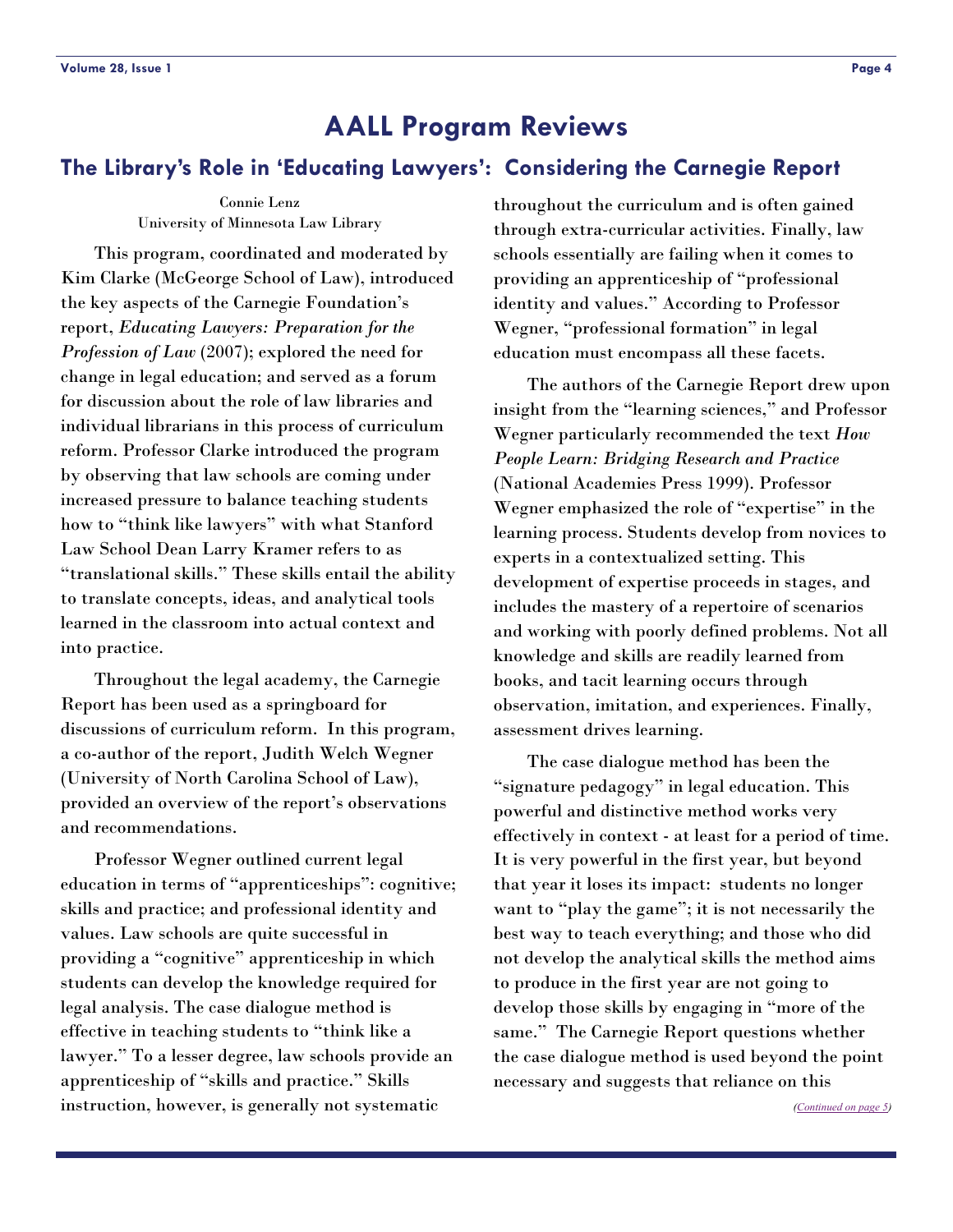### <span id="page-4-0"></span>**Carnegie Report, Cont'd**

method does not allow for the adequate development of practical skills and professional identity.

 Professor Wegner wrapped up her introduction by noting that, in addition to the Carnegie Report, there are multiple forces for change in legal education, including other studies and publications, such as CLEA's *Best Practices in Legal Education: Education: A Vision and a Road Map* (2007); heightened expectations of accountability, including university accreditation standards focusing on output measures; financial realities facing students; and demographic changes in student bodies. In light of these pressures, it is increasingly important for law schools to examine their entire curriculum. Law schools must consider the scope and aims of first-year education and the progression of learning beyond the first year. Schools need to integrate skills instruction and the development of professional identity and values throughout the curriculum.

 Following her presentation, Professor Wegner joined Faye Jones (Florida State University), Billie Jo Kaufman (American University), and Elizabeth Rindskopf Parker (McGeorge School of Law) for a panel discussion. Panelists first addressed the role libraries can play in curricular reform and how librarians can ensure they are included in discussions. Panelists suggested that librarians should attend their law school's curriculum development meetings and offer input; develop our own "best practices"; attend legal education conferences; develop and promote an additional "signature pedagogy" for legal research instruction; and do more teambuilding with Legal Writing and substantive law faculty.

Dean Parker raised the fact that research and

the role of the library was not touched upon in the Carnegie Report. Dean Parker suggested that librarians should nonetheless view the report as a call to action. In her view, librarians have shifted from a more traditional focus on research and have assumed a stronger teaching role. Research and access to information have become incredibly complex and students need to understand those complexities. Law schools have not yet addressed where research fits within the curriculum, and librarians must assist in this process by defining their role and determining how they will fulfill that role.

 Panelists agreed that the report's call for an integrated approach to skills instruction may provide opportunities for librarians to engage in more meaningful instruction. Many law libraries are already making progress in this area, by offering research lectures in substantive classes and creating websites to support student research in those classes. It is important to integrate research instruction in upper class seminars because there is no way to introduce all relevant sources in the first year.

 The panelists discussed the effect an increased teaching role might have on the skill set required for effective librarians. Librarians can develop and strengthen their teaching ability by observing excellent teachers; going to workshops; developing skills to teach millennials and to teach to multiple learning styles; and learning to integrate technology. Teachers improve skills by practicing, teaching, and reading their teaching evaluations. It was observed, however, that we cannot expect all librarians to fit the same role. Not all librarians will become expert teachers, but there are many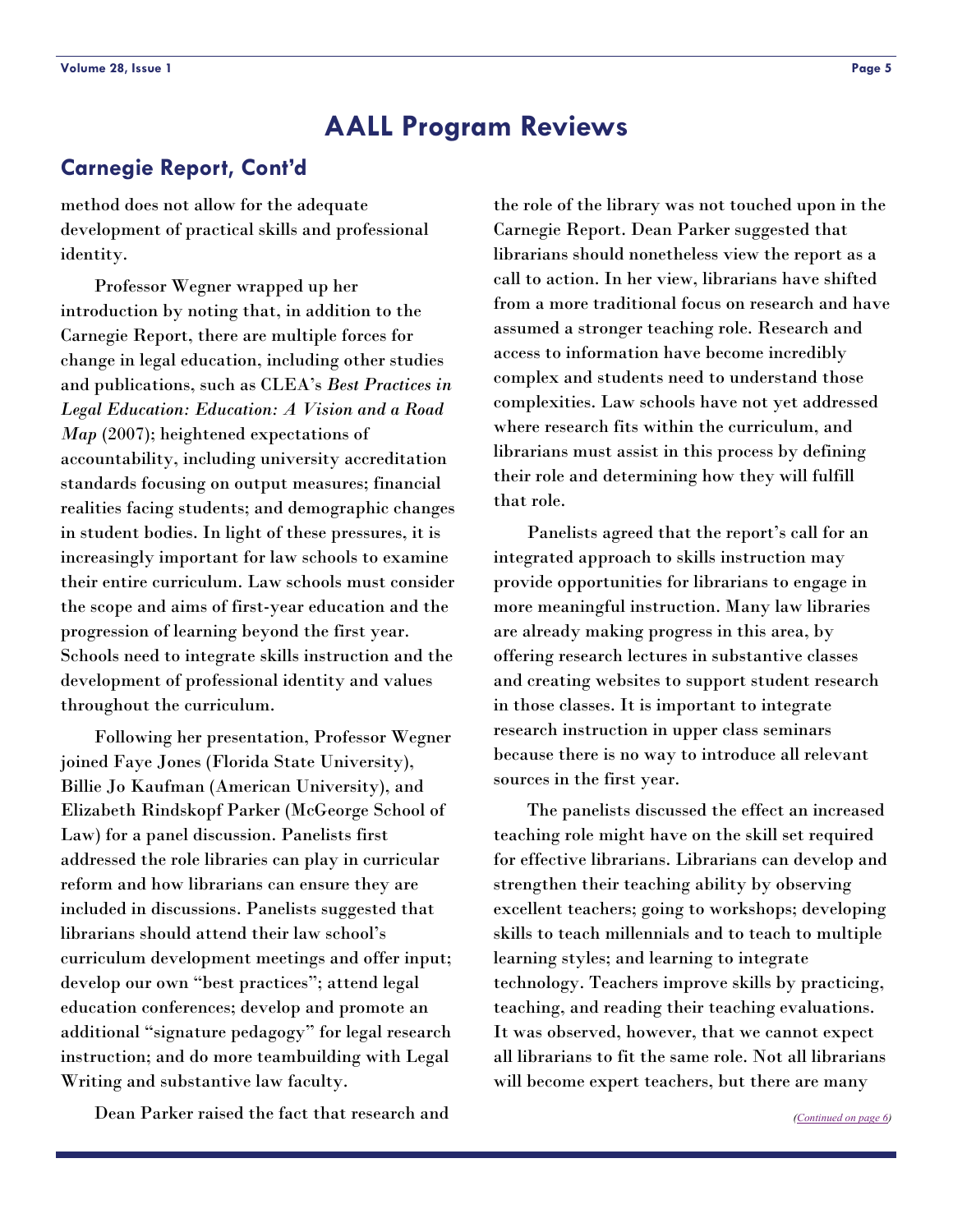### <span id="page-5-0"></span>**Carnegie Report, Cont'd**

different needs within the library.

 The next issues addressed were how librarians can fit teaching into their workload, and when librarians should be paid for teaching a course. Professor Jones suggested that teaching is the most important part of the librarian's job and that librarians should not be paid for fulfilling that role. Other panelists felt it should be determined on a case by case basis, and might depend on whether or not teaching took place outside the normal workday. Perhaps the best advice is that one should address any compensation issue up front.

 Finally, the panelists addressed ways in which librarians can integrate ethical issues into legal research instruction. Panelists agreed that law schools have an obligation to educate students about identifying authentic and excellent authority and about citing authority adequately. Students also need to be educated about the potential for unauthorized practice of law when lending research assistance.

 Overall, the program served as an excellent introduction to the influential Carnegie Report and its recommendations for integration of skills and ethics instruction throughout the curriculum. The panelists held an excellent discussion regarding the role law libraries and librarians can play in implementing the report's recommendations. Attendees left the program with new information and much food for thought.

### **A Century in the Making: Researching Legal Ethics Today**

Yasmin Alexander, Barbara and Maurice A. Deane Law Library Hofstra University School of Law

 Legal ethics research requires proficiency with legal resources beyond caselaw and statutes. It can be daunting for an inexperienced (or even an experienced!) researcher to investigate a legal ethics issue without having an understanding of the essential resources.

 The E-2 Monday morning session, "A Century in the Making: Researching Legal Ethics Today," provided a great deal of information and assistance to individuals looking to enhance their skill with legal ethics research. Moderated by Kumar Percy Jayasuriya, the session covered the history of legal ethics resources, research strategies and insight into the future of legal research.

 Stephen E. Young of the Catholic University of America School of Law was the first speaker. Mr. Young gave an extensive history of legal ethics resources in the United States, beginning with essays on legal ethics from the 1800's. He then brought us through several landmarks in legal ethics including the first state code of ethics (from Alabama), the birth of the ABA Canons and the Model Code, the subsequent adoption of the Model Rules, and the establishment of ethics opinions. Throughout the discussion, he described the development of the discipline from standards that were aspirational and prescriptive in nature, to rules that are proscriptive in nature. This presentation of the ABA standards history was not only interesting - it was also helpful to understanding the rules as they stand today.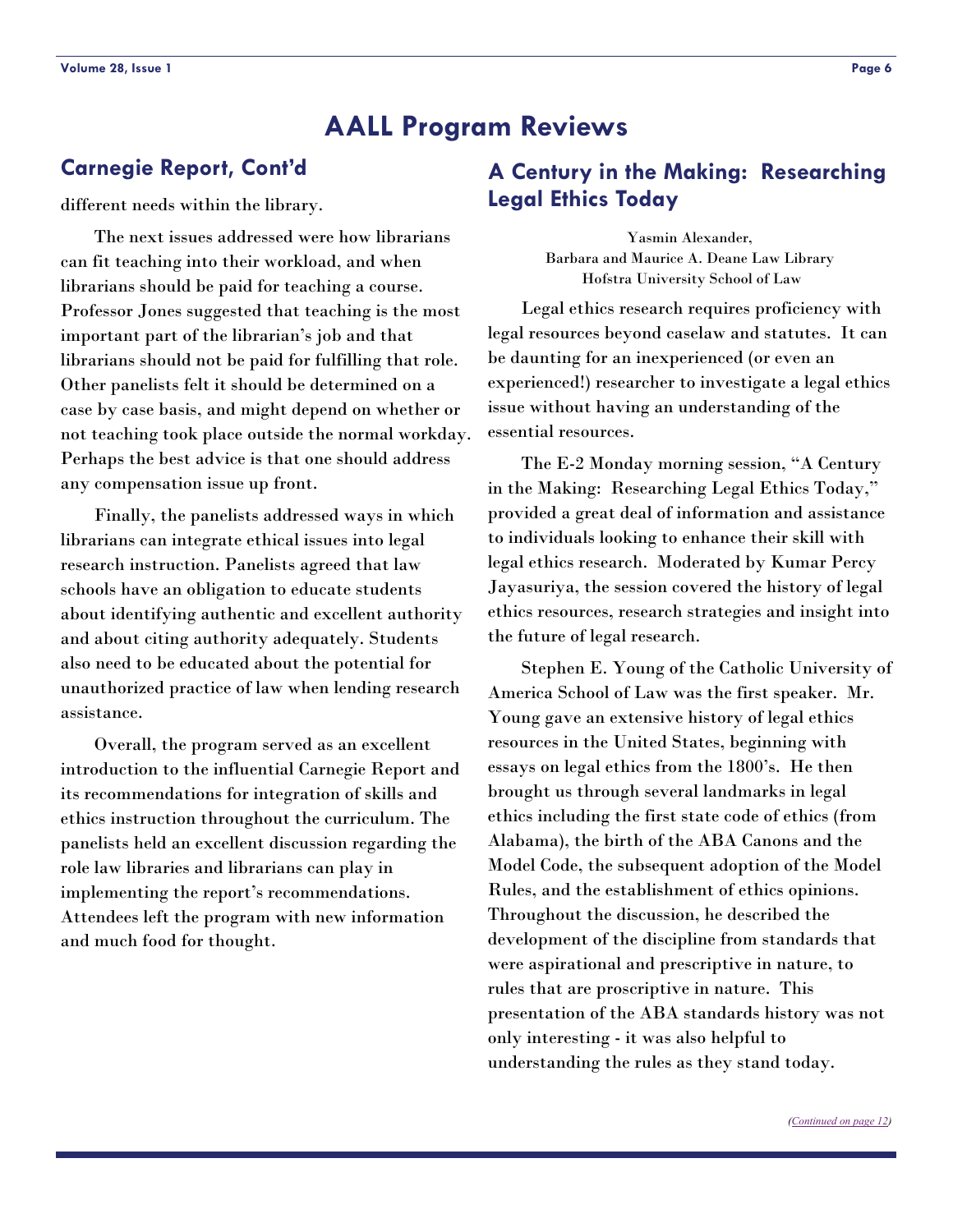### <span id="page-6-0"></span>**One War We Are Losing Now: The Law and Politics of Human Trafficking**

I-Wei Wang University of California School of Law Library

 In a timely program sponsored by the Foreign, Comparative and International Law Special Interest Section, Teresa Stanton and Laura Cadra presented an informative, if sobering, overview of international and domestic efforts to stem the tide of international and intra-national trafficking in persons.

 Ms. Stanton, Reference Librarian for Foreign & Comparative Law at the University of California School of Law Library, addressed the international aspects of anti-trafficking efforts, and discussed some of the resources for research in this area. She emphasized the wide, but often chaotic, array of secondary research available, warning that the cacophony of information sources on the issue may be bewildering to researchers. In particular, Stanton noted the difficulty of finding reliable or complete statistical information and of comparing statistics reported by different sources. In describing international anti-trafficking responses, she contrasted the criminal justice-oriented approach of the U.N. and other organizations with a growing movement to develop coherent human rights-based framework. Stanton closed her remarks by noting some of the remaining challenges in this "war we are losing." In her view, these include the gaps in research on the magnitude, causes and consequences of trafficking; the problem of prevention and mitigation in a culturally, socially and politically diverse context; and addressing the economic incentives that lie at the root of the global market in trafficked labor. Her detailed backgrounder on international agreements combating human trafficking was made available online in the Program Handout Materials section

(<http://programmaterials.aallnet.org/>) of AALL's Annual Meeting site.

 Ms. Cadra, Head of Reference Services and Foreign and International Law Librarian at the Loyola Law School (Los Angeles), covered domestic legislation and law enforcement efforts at both the federal and state levels. Cadra highlighted the annual TIP Reports produced by the State Department, which provide country-by-country overviews of the incidence, nature of and law enforcement efforts against trafficking in persons. But Cadra also noted the political and international relations concerns that may affect the "tier" system used in the TIP Reports to rate the anti-trafficking efforts of other nations. In summarizing state-level responses to the problem of human trafficking, Cadra mentioned four categories of statutes: provisions for prosecution of traffickers, mitigation services for victims, civil remedies for victims, and creation of groups to monitor or study the issues. She has posted in the Program Handout Materials an extensive resource list which covers international agreements, federal and state agencies and legislation, international agencies and NGOs, statistical sources, and monographs, all addressing various aspects of the human trafficking problem.

 Finally, John Wilson, Foreign and International Law Librarian at the UCLA School of Law, organized the program but was unable to attend. His selected bibliography of articles on the topic, organized by subject matter and geographic focus, as well as a brief written overview of the international political response to the problem, were provided in a print handout at the session.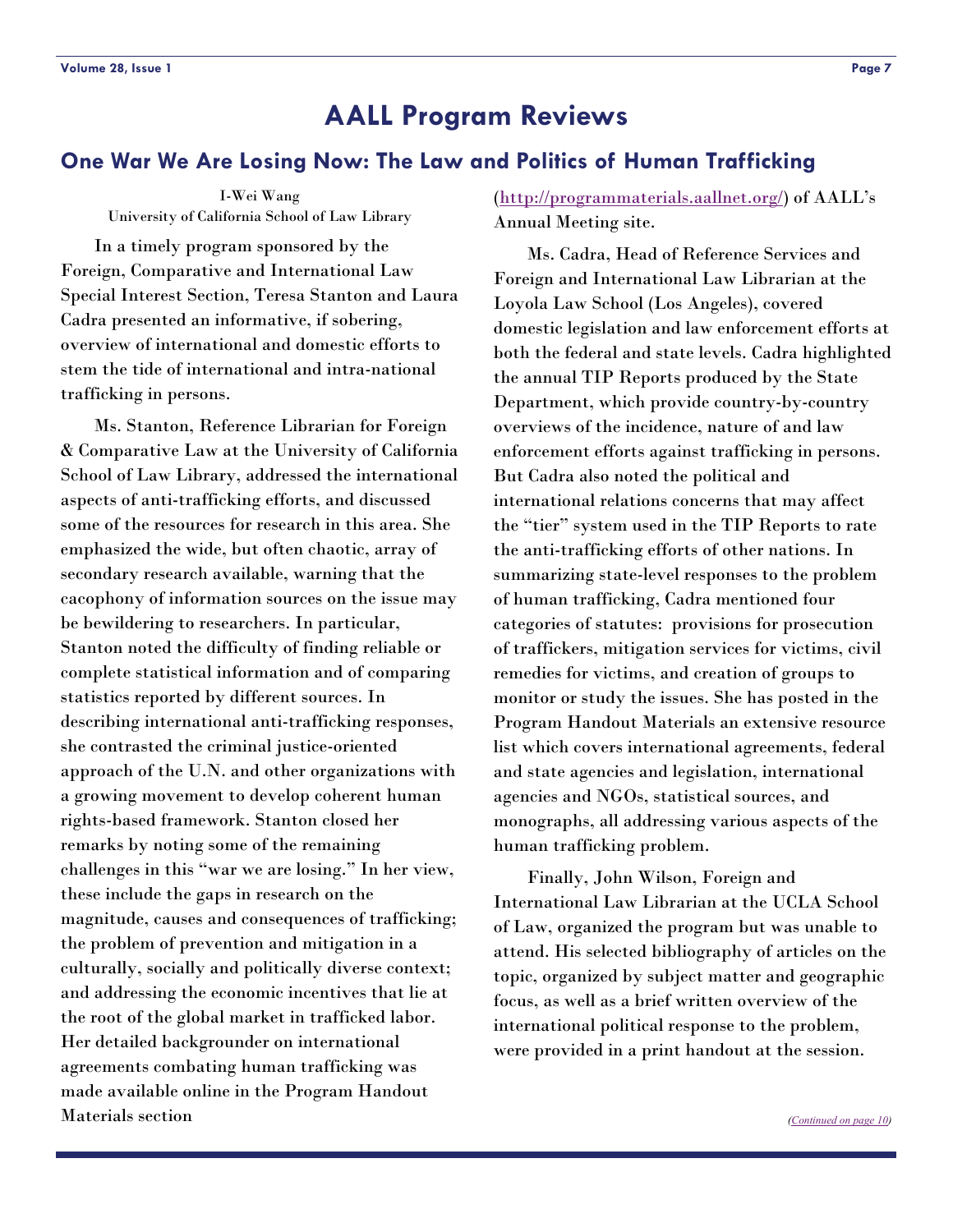### <span id="page-7-0"></span>**The Use of Technology and Web 2.0 in Law Librarianship**

#### David Lehmann

University of South Carolina Coleman Karesh Law Library

 The escalating awareness of Web 2.0 and its expanding use in the law library environment grows more apparent every year. The intersection of technology and law librarianship sends a shutter down the spine of many law librarians. However, the use of technology in teaching, scholarship, and as reference tools is forcing technophobic librarians to look for understanding of these tools.

 The offerings at the conference emphasize the understanding of law librarians of the changing nature of the profession. Understanding and using technology is becoming an ongoing part of any law librarian's job requirements. Every module of the conference had at least one technology-oriented program. Many had several programs showcasing technology and its uses in the profession; from bibliographic technology tools to Facebook, from audience response teaching tools to Second Life, from new searching tools to innovative software tools, the conference covered technology in the library in its many varied shapes and sizes.

 These programs were sponsored by all of the Special Interest Sections, showing the depth of technology's impact on the profession. However, the Computer Services SIS really focused on technology programs. They understood the dilemma of law librarians, the need for use of the tools, and the "fear of flying" mindset of many law librarians. The section undertook at this year's Annual conference to meet these needs. The section sponsored many programs spotlighting an array of these issues. The CS-SIS section sought to make the learning informative, entertaining, and useful. Reviewing the agenda of AALL shows the following programs, which highlighted the various

nuances of Web 2.0 applications and the use of technology with its many varied components by law librarians. Here is a list of topics offered:

- CS-SIS Hot Topic I: Keeping Up With Technology: Advice for Librarians
- CS-SIS Hot Topic II: Using LAMP to Shine a Light on Open Source
- Explore the Real World in Real Time: Making Legal News on JURIST
- Evolving Legal Education: Adding Law Practice Technology to the Curriculum
- Exploring Relevancy Ranking Systems in Search Engines on the Web and in our OPACs: What They Are--How They Work.
- Life on a Stick: Traveling Light with Portable Applications
- Roundtable on Teaching with Technology: Best Practices
- Cool Tools: Energizing Law Librarianship with Web 2.0

 An examination of the scope of these topics shows that they explored technology in the following areas:

- Technology's impact on current law practice;
- OPAC software and relevancy rankings;
- Useful portable programs that could be adapted to an computer, including the new flash drive technology; and including ways to make nonportable programs portable;
- How to adapt technology to publicize libraries;
- How law librarians interested in working with Internet based resources on a small or large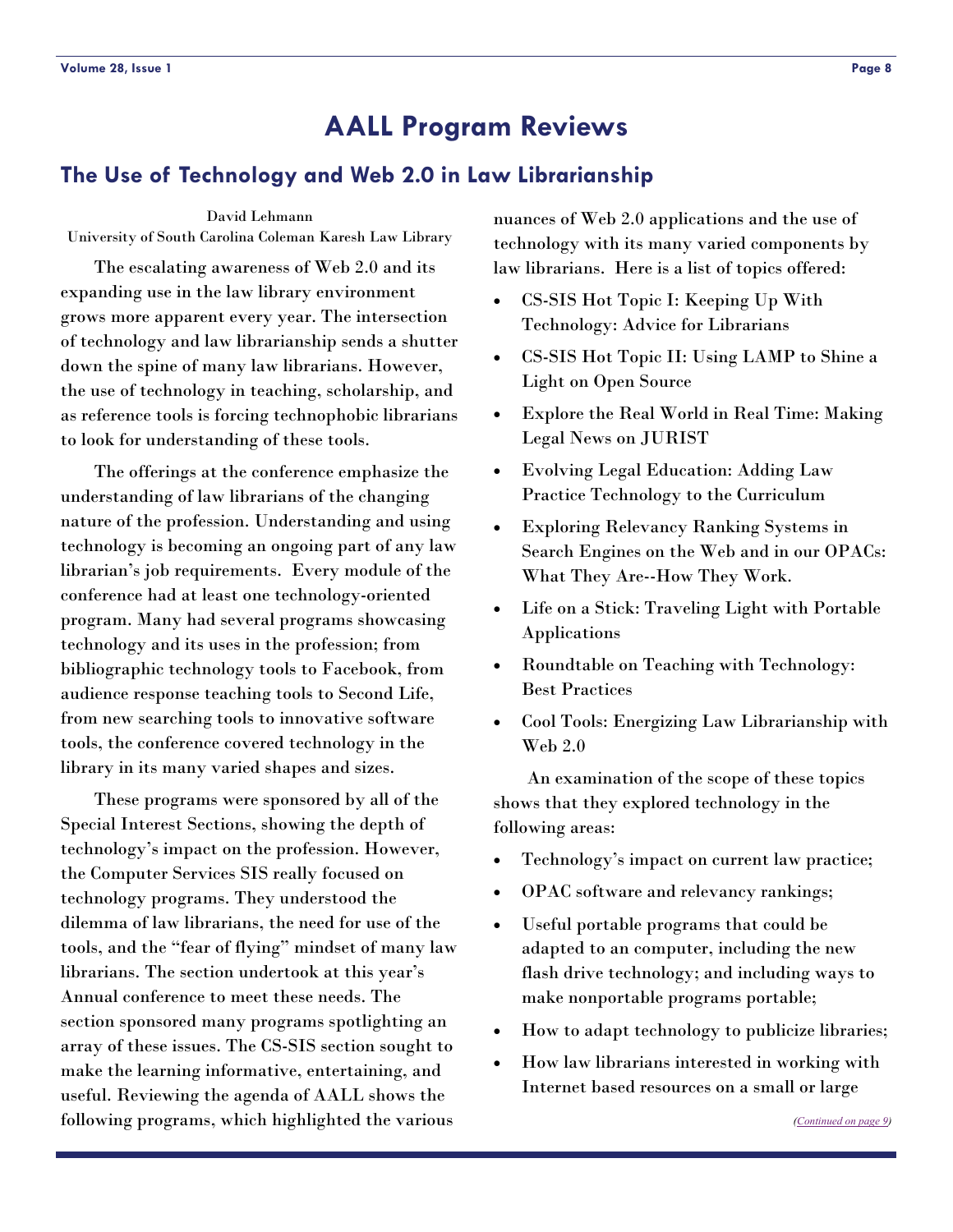### <span id="page-8-0"></span>**The Use of Technology and Web 2.0, Cont'd**

scale can provide quality real-time research content online to domestic and worldwide audiences via blogware, RSS, and other delivery systems; and

• How to adapt Wikis, blogs, virtual reality, and social networks sites to broaden library services.

 There isn't sufficient space to discuss all of these programs so I will focus on one, multifaceted program. The program that I feel shows the diversity and range of Web 2.0 and the scope of multifunctional technology applications in a law library environment was the *Cool Tools: Energizing Law Librarianship with Web 2.0* presentations. The programs covered the gamut of Web 2.0 tools from very technical to easy tools for adapting presentations. It also covered very techno oriented subjects such as AJAX, RSS, and APIs that are making the "Web-as-platform" possible to simple widget and Web 2.0 extensions that work on your website.

 The format of this program was also uniquely adapted to the topic and the teaching methods. The program started with a panel discussing the varied types of new technology and illustrated how they are using this new set of tools to teach, market the library, and connect with patrons. They showed tips and traps that librarians encounter when employing the use of technology. They talked about ways to innovate at the library and advertise the opportunities that technology can bring to the library. Following the panel discussion the panel split into 5 separate groups each demonstrating specific technology applications and initiatives that can be used in the library. These programs were to be 15 minutes

 segments and then audience could then shift to another program in the hall.

 The multi-layered format of this program with all of the 5 module sessions being demonstrated simultaneously was very creative. In fact the programs were so good that the audience had too many questions for the programs to end at the required times. The sessions were extended so that only two shifts were accomplished.

 The speakers were excellent and they knew their subjects well. The program consisted of Debbie Ginsberg teaching about widgets and Web 2.0 Extensions; Jewel Makda, RSS 101 and wikis; Harvey Morrell, social networking programs and their ability to help the library; Barbara Ginzburg, RSS feeds and other updating tools; and Kincaid Brown, Simile's Exhibit data visualization tools and open source tools.

 Additionally, Bonnie Shucha talked about the Web 2.0 Challenge. As her materials explained, the Web 2.0 Challenge was "a free, comprehensive, and interactive online course. It uses use hands-on exercises to introduce law librarians to many kinds of social technologies in just five weeks. The course is intended for those who have little experience with these technologies but are interested in learning more. The course will take only 1-3 hours per week."

 The Web 2.0 Challenge took place between July 21 and August 18. The course was divided up as follows:

- Week 1: Blogs & RSS
- Week 2: Wikis
- Week 3: Social Networking and Second Life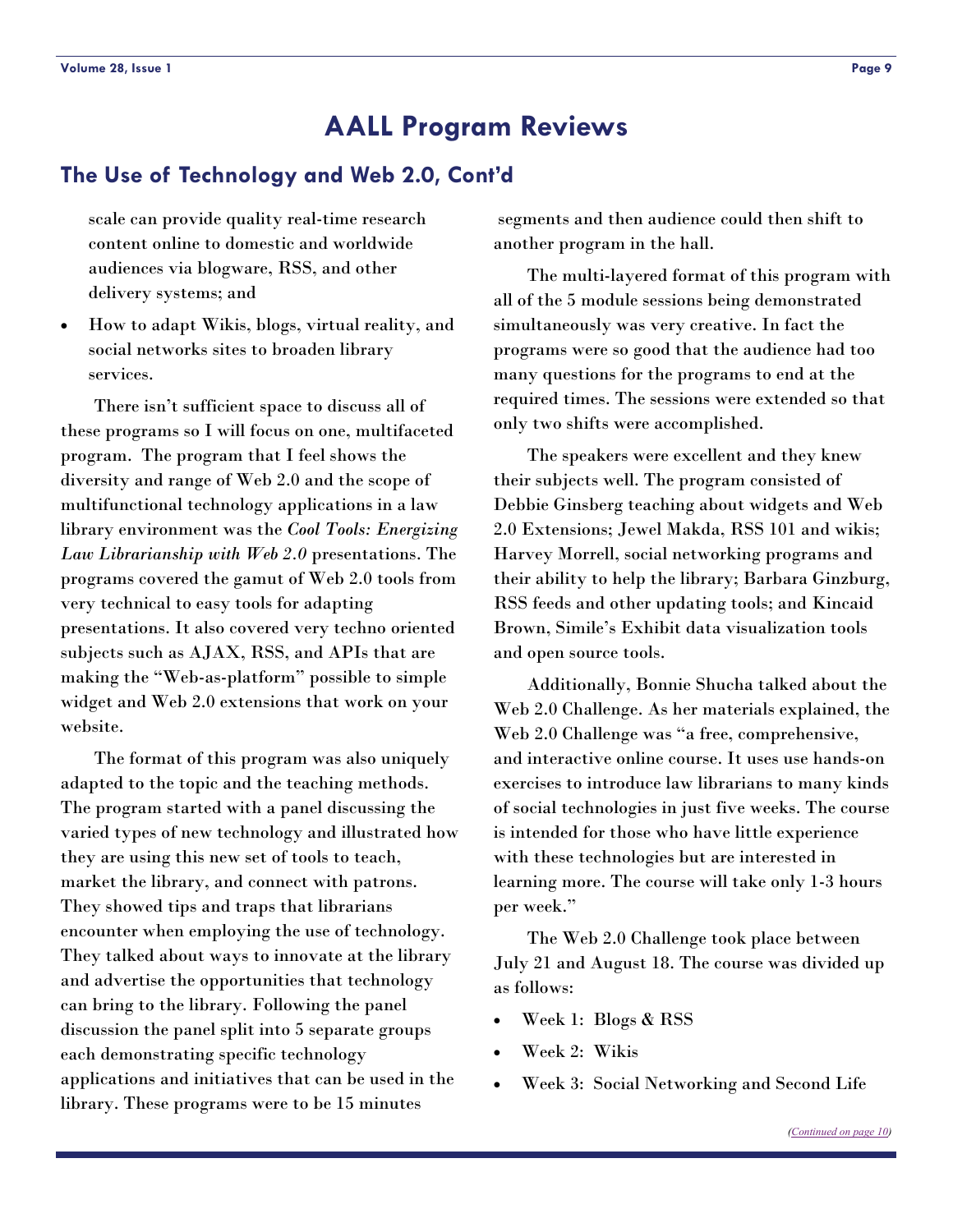### <span id="page-9-0"></span>**The Use of Technology, Cont'd**

- Week 4: Flickr & Social Bookmarking
- Week 5: Next Steps: Web 2.0 @ Your Library

 Weekly activities included an instructional screencast and hands-on exercises. The participants were expected to blog about their experiences and discuss the technologies in a weekly small group chat session. At the end of the course, participants developed proposals for implementing a specific Web 2.0 tool in their libraries. The challenge is over now and I await reading the blogs and reviews about the challenge and how effective it was for law librarians in learning new technology.

 Overall the *Cool Tools* program was a great program that was fun, interesting, and informative. It showcased technology and how to adapt Web 2.0 tools to a changing library environment. I await further programs from CS-SIS in the use of technology in law librarianship.

 For more information on the topics covered at the *Cool Tools* programs, see the following websites and links for handouts, PowerPoints, and additional information.

- Deborah Ginsberg, Chicago-Kent College of Law Library: *Widgets for the Masses*, [http://](http://docs.google.com/View?docid=dcnz593s_37c49m48kz) [docs.google.com/View?](http://docs.google.com/View?docid=dcnz593s_37c49m48kz) [docid=dcnz593s\\_37c49m48kz](http://docs.google.com/View?docid=dcnz593s_37c49m48kz);
- Barbara Ginzburg, Washburn University of Topeka School of Law Library: *RSS: Feed, Filter, Read*, [http://cssis.org/wp-content/](http://cssis.org/wp-content/uploads/2008/07/ginzberg-rss-handout.pdf) [uploads/2008/07/ginzberg-rss-handout.pdf](http://cssis.org/wp-content/uploads/2008/07/ginzberg-rss-handout.pdf);
- Harvey Morrell, University of Baltimore Law School: *Social Networking Bibliography*, [http://](http://home.ubalt.edu/ntashmor/aall/cooltools/H1_CoolTools.doc) [home.ubalt.edu/ntashmor/aall/cooltools/](http://home.ubalt.edu/ntashmor/aall/cooltools/H1_CoolTools.doc) [H1\\_CoolTools.doc;](http://home.ubalt.edu/ntashmor/aall/cooltools/H1_CoolTools.doc) *Setting Up Social Networking Sites*, [http://home.ubalt.edu/ntashmor/aall/](http://home.ubalt.edu/ntashmor/aall/cooltools/SettingUpSocialNetworkSites.pdf)

#### [cooltools/SettingUpSocialNetworkSites.pdf](http://home.ubalt.edu/ntashmor/aall/cooltools/SettingUpSocialNetworkSites.pdf);

- Jewel Makda, Washburn University of Topeka School of Law Library: *Feed your Feed!*, [http://](http://rss101.pbwiki.com) [rss101.pbwiki.com](http://rss101.pbwiki.com);
- Kincaid C. Brown, University of Michigan Law School: *Open Source Data and Information Tools*, [http://cssis.org/wp-content/](http://cssis.org/wp-content/uploads/2008/07/kincaid-brown-simile-handout.pdf) [uploads/2008/07/kincaid-brown-simile](http://cssis.org/wp-content/uploads/2008/07/kincaid-brown-simile-handout.pdf)[handout.pdf](http://cssis.org/wp-content/uploads/2008/07/kincaid-brown-simile-handout.pdf); *Open Source Data and Information Tools Presentation*, [http://www](http://www-personal.umich.edu/~kcb/aall/aallpresentation/slides.html)[personal.umich.edu/~kcb/aall/aallpresentation/](http://www-personal.umich.edu/~kcb/aall/aallpresentation/slides.html) [slides.html](http://www-personal.umich.edu/~kcb/aall/aallpresentation/slides.html).

### **Human Trafficking, Cont'd**

 Even with only two of three scheduled speakers presenting, the 45-minute program slot still seemed somewhat rushed, given the depth and breadth of information covered. The speakers in this program did an excellent job of giving an overview of the many issues and resources in this area, and their background materials provide much-needed additional detail. Nevertheless, in future conference planning, it is to be hoped that useful, substantive and instructive programs like this one will be accorded sufficient time to explore the dimensions of a complex and multifaceted topic that is of interest to a wide variety of law librarians.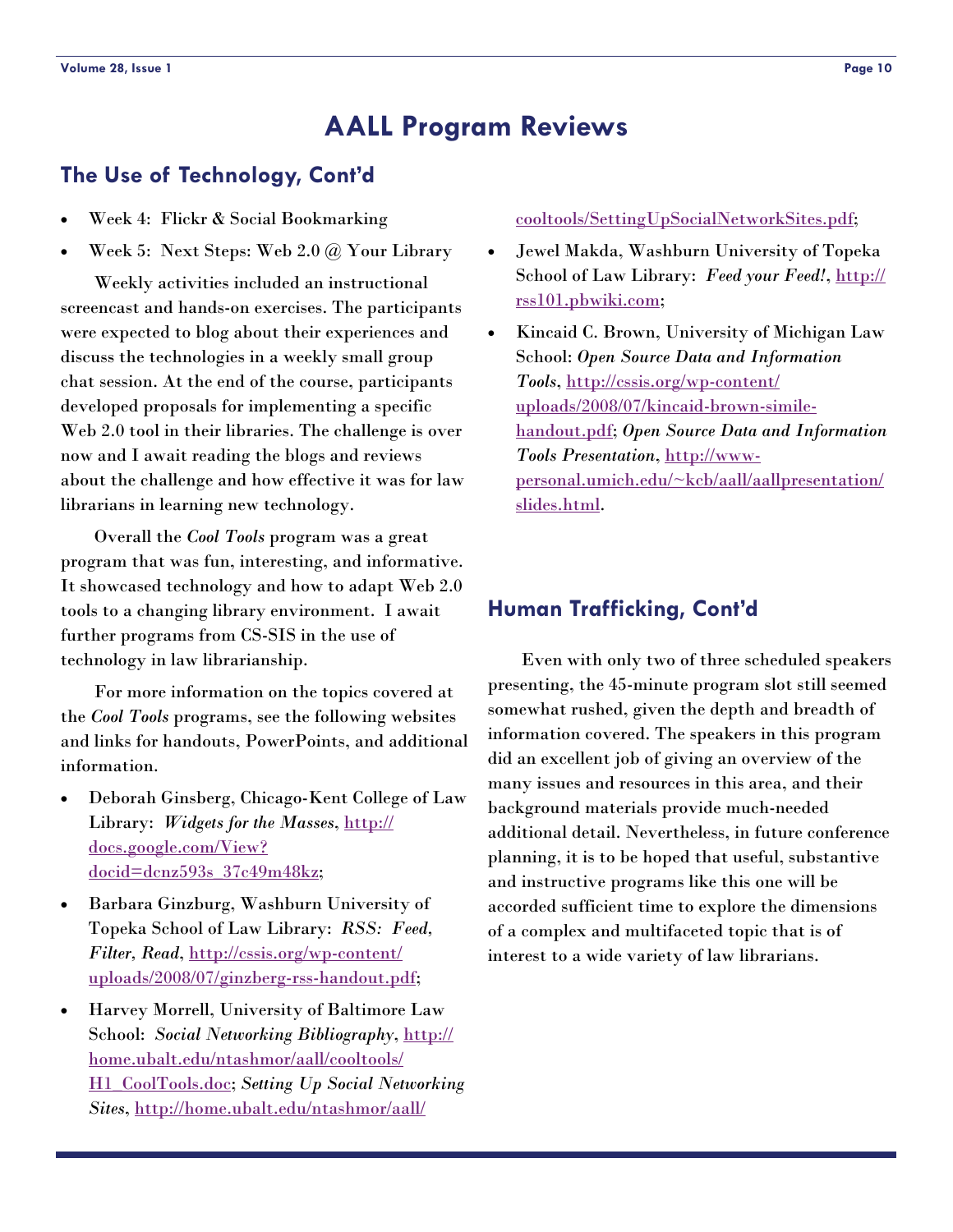### <span id="page-10-0"></span>**The Librarian as Author: AALL/LexisNexis Call for Papers**

Connie Lenz University of Minnesota Law Library

 This program, coordinated by Joseph Gerken (University of Buffalo), included author presentations of the three winning entries in the 2008 AALL/LexisNexis Call for Papers competition and also provided insight and advice for librarians interested in writing and publishing themselves. The award-winning papers reflect indepth research and writing on a range of scholarly topics.

And the winners are…

• **Open Member Division: Judith Lihosit, University of San Diego Legal Research Center**  *Research in the Wild: CALR and the Role of Informal Apprenticeship in Attorney Training*

 Ms. Lihosit makes an original contribution to the ongoing debate regarding the effectiveness of law school legal research instruction. Her analysis calls our attention to a factor often overlooked in this debate - namely, that much of what new lawyers learn about law and the practice of law comes in the form of "apprenticeship" and social networking. Her paper explores the very important implications of this insight.

• **New Members Division: Julie M. Jones, Cornell University Law Library**  *Not Just Key Numbers and Keywords Anymore: How User Interface Affects Legal Research*

 Legal research is one of the foundational skills for the practice of law. However, law school graduates frequently do not enter the bar with adequate competencies in this regard. Applying both information foraging theory and current standards in optimal web design, Ms. Jones

considers through a heuristic analysis whether the user interfaces of Westlaw and Lexis help or hinder the process of legal research and the development of effective research skills.

• **New Members Division: I-Wei Wang, Berkeley Law Library**  *Schoolhouse Rock is No Longer Enough: The Presidential Signing Statements Controversy and its Implications for Library Professionals*

 Presidential signing statements, a potent but previously little-discussed lawmaking device, have recently become the focus of fierce controversy both inside and outside the academy. Ms. Wang presents an overview of the debates, identifies informational gaps that characterize the subject area, and reviews practical and policy implications for library professionals.

 In addition to learning about the authors' substantive topics, the program provided an opportunity for the audience to learn more about the writing and publication processes. Michael Chiorazzi (The University of Arizona, James E. Rogers College of Law) began the program by stressing the importance of writing in our profession. He noted that the reasons librarians write may be changing, and that "publishing" is becoming a dirty word. Librarians speak of the pressure to publish in terms of "publish or perish." But, he argued, there is a more noble side to writing and we currently are not doing a good job of creating our own professional literature.

 Chiorazzi cited several reasons that writing and publication is crucial. We need to write to educate new and upcoming librarians, and more experienced librarians need to learn from one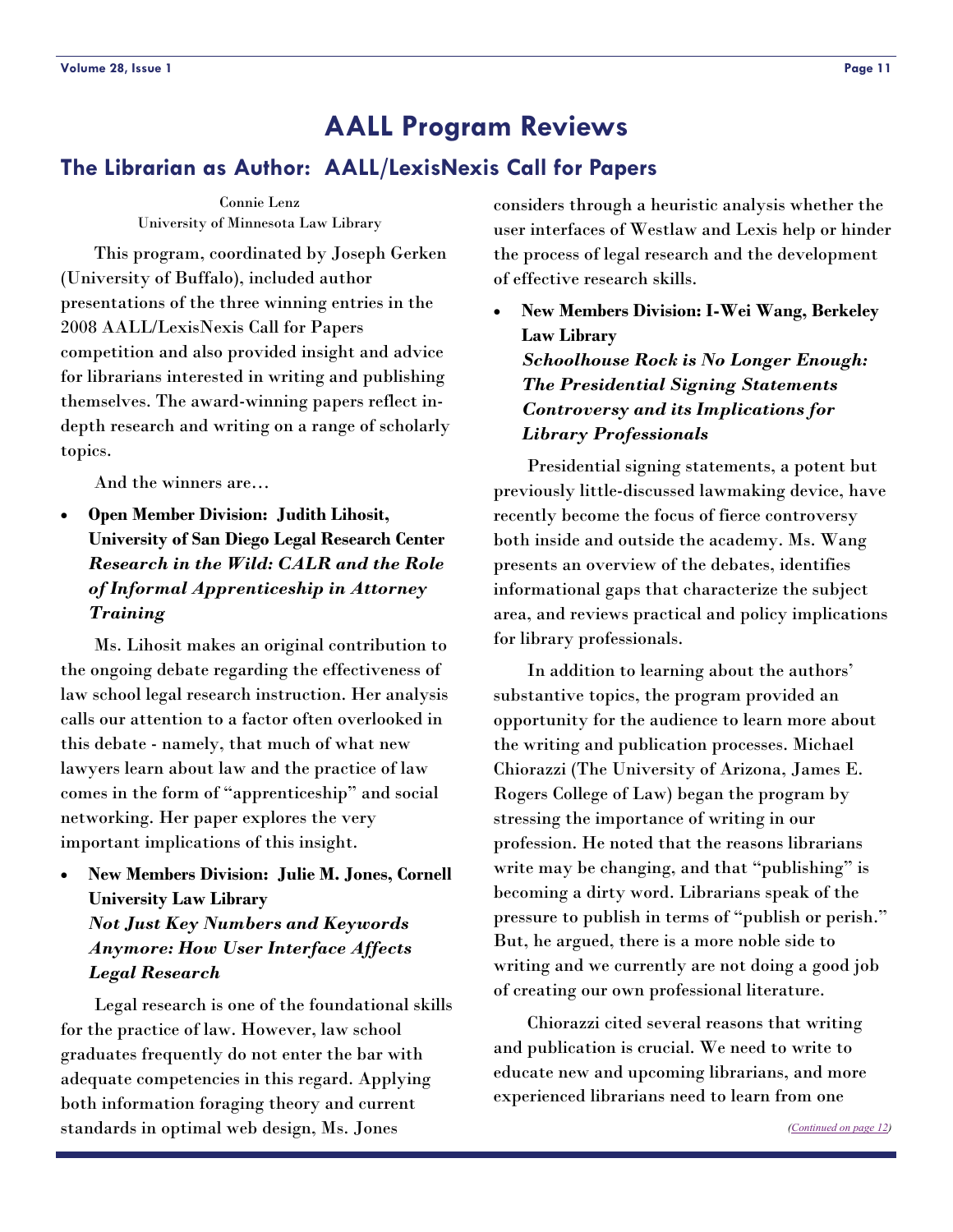### <span id="page-11-0"></span>**Call for Papers, Cont'd**

another. Furthermore, engaging in the writing process helps us to better understand our users and the challenges they face. Writing also can help provide balance in one's job, provide an opportunity for self-actualization, and it can be fun! On the practical side, for many librarians publication is necessary to move forward in the profession.

 After presenting her paper, each of the awardwinning authors shared her insight into the writing process. Ms. Lihosit offered suggestions for choosing a topic: try to join a current conversation in the literature; be creative in bringing your own experiences into the process; and find something that interests you. Each of the speakers talked about the need to find time to write, and the importance of quality, uninterrupted blocks of time. All agreed that deadlines were very helpful in keeping the process moving forward and external deadlines, such as the AALL/LexisNexis Call for Papers deadline, were most helpful. Each noted the importance of honest feedback on drafts, and they also cited professional support within their libraries as playing a key role in their ability to write and publish. Speakers touched upon the emotional aspects of engaging in the difficult and personal process of writing, noting the importance of moral support and the need to move beyond self doubt. Ms. Wang concluded the session by observing that publishing can be somewhat intimidating because it's so… public! But it is good for you - and for your library, and sometimes it's kind of fun.

#### **Ethics, Cont'd**

 In addition, Mr. Young discussed essential resources for finding material both on the internet and in print. He highlighted the usefulness of comprehensive sources such as the *ABA/Lawyer's Manual on Professional Conduct*.

 Lee Peoples of the Oklahoma City University Library was the next speaker. First, Mr. Peoples discussed research strategies for legal ethics. He emphasized the need to decipher the hierarchy of authority in your particular state and he educated the audience on state primary authority and persuasive authority, as well as the best places to find these materials on the internet and in print. He introduced materials such as the *Restatement of the Law Governing Lawyers* and the ABA web site listing state ethical rules. Mr. Peoples also gave an excellent breakdown of the types of authority in different states and gave tips on how to conduct state specific research.

 After going over research strategies, Mr. Peoples discussed the future of legal ethics research. He highlighted the growing importance of research related to multi-jurisdictional practice issues. Noting the number of lawyers wanting to practice across state lines as well as across national borders, he drew attention to the types of ethical issues that arise from multi-jurisdictional practice as well as resources that would help both U.S. attorneys abroad and foreign attorneys in the U.S.

 "A Century in the Making: Researching Legal Ethics Today" provided a comprehensive overview of sources for legal ethics research as well as several tips on conducting effective research. It was very helpful to anyone conducting legal ethics research or answering questions about legal ethics at the reference desk.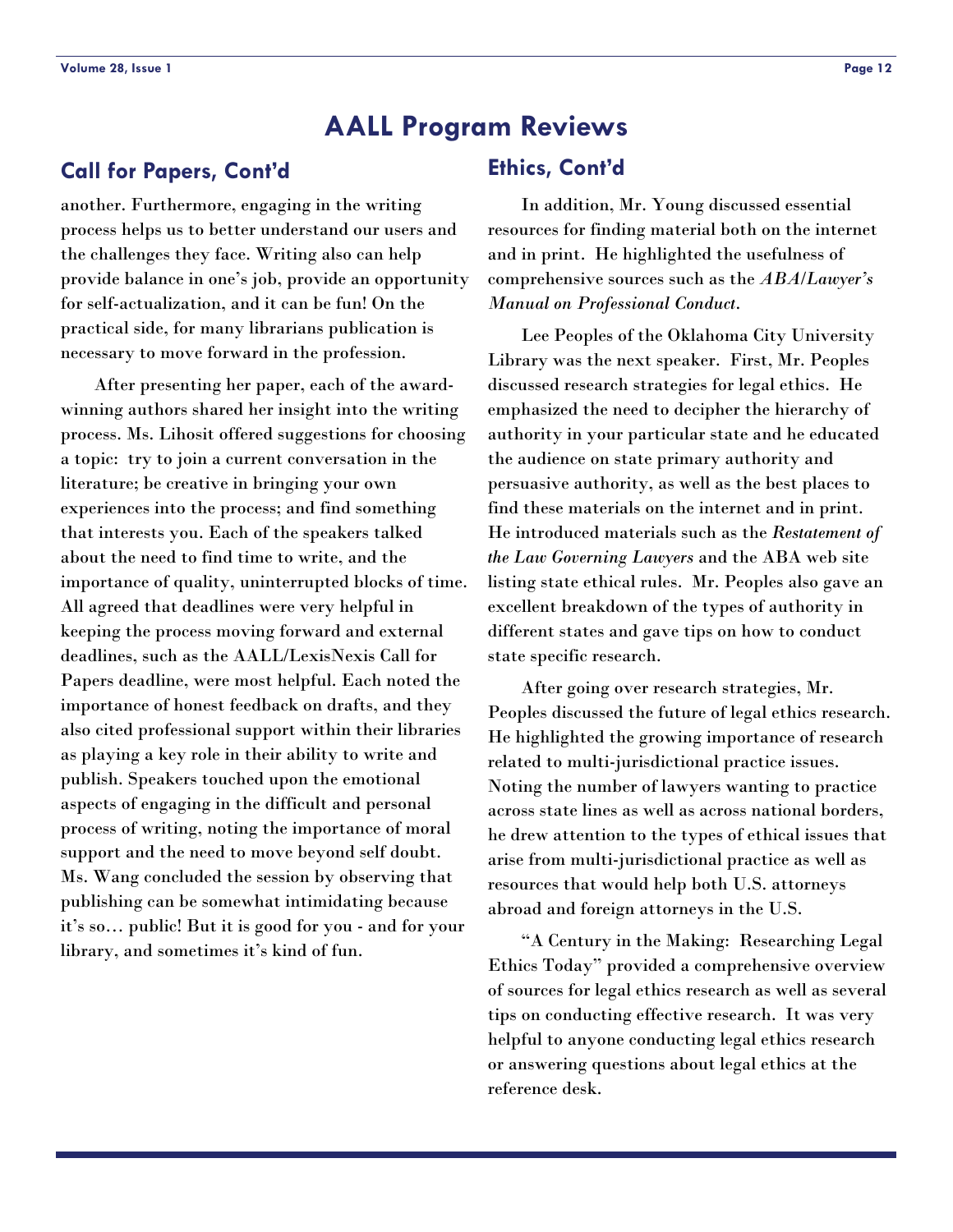### <span id="page-12-0"></span>**2008 ALL-SIS Award Winners**

 The 2008 ALL-SIS Awards were presented following the ALL-SIS Business Meeting on Sunday, July 13, 2008.



 Leah Sandwell-Weiss, Reference Librarian & Adj. Asst. Prof. of Legal Research, Daniel F. Cracchiolo Law Library, James E. Rogers College of Law, The University of Arizona, and Diane Murley, Web Services Coordinator & Reference Librarian, Ross-Blakley Law Library, Arizona State University, shared the ALL-SIS Outstanding Service Award for their efforts as the ALL-SIS Newsletter editor and Web Administrator respectively. In this photo, Leah and Diane are shown with Ann T. Fessendon, 2007 - 2008 AALL President:



 The 2008 winner of the ALL-SIS Article of the Year award was Carol Parker, Law Library Director and Associate Professor of Law,

University of New Mexico School of Law, for her article, *Institutional Repositories and the Principle of Open Access: Changing the Way We Think About Legal Scholarship*, 37 N.M. L. Rev. 431 (2007). The award presentation to Carol can be heard at [http://all-sis.classcaster.org/blog/](http://all-sis.classcaster.org/blog/aall2008/2008/07/28/2008article) [aall2008/2008/07/28/2008article](http://all-sis.classcaster.org/blog/aall2008/2008/07/28/2008article).

 The presentation of the Frederick Charles Hicks Award for Outstanding Contributions to Academic Law Librarianship was bittersweet this year, as both recipients passed away in the past year. The award was shared by Robert L. Oakley, Director of the Law, Library and Professor of Law, Georgetown, University Law Center, and Roy M. Mersky, Harry M. Reasoner Regents Chair in Law and director of the Tarlton Law Library and Jamail Center for Legal Research at The University of Texas School of Law. Tory Trotta, Associate Dean for Information Technology and the Ross-Blakley Law Library, provided a moving tribute to Bob, which can be heard at [http://all](http://all-sis.classcaster.org/blog/aall2008/2008/07/28/2008hicks-oakley)[sis.classcaster.org/blog/](http://all-sis.classcaster.org/blog/aall2008/2008/07/28/2008hicks-oakley)

[aall2008/2008/07/28/2008hicks-oakley](http://all-sis.classcaster.org/blog/aall2008/2008/07/28/2008hicks-oakley). Interim Director, Tarlton Law Library and Jamail Center for Legal Research at The University of Texas School of Law Terry Martin's memories of Roy Mersky can be heard at [http://all](http://all-sis.classcaster.org/blog/aall2008/2008/07/28/2008hicks-mersky)[sis.classcaster.org/blog/](http://all-sis.classcaster.org/blog/aall2008/2008/07/28/2008hicks-mersky) [aall2008/2008/07/28/2008hicks-mersky](http://all-sis.classcaster.org/blog/aall2008/2008/07/28/2008hicks-mersky).

 Criteria for all these awards can be found at [www.aallnet.org/sis/allsis/awards/criteria.asp](http://www.aallnet.org/sis/allsis/awards/criteria.asp). Thanks to Patricia Harris O'Connor, Chair, and the other members of the 2007 - 2008 Academic SIS Award Committee (Frances Brilliantine, Marlene Alderman, Terrance Manion, Sandy Sadow, and Victoria Williamson) for their excellent work.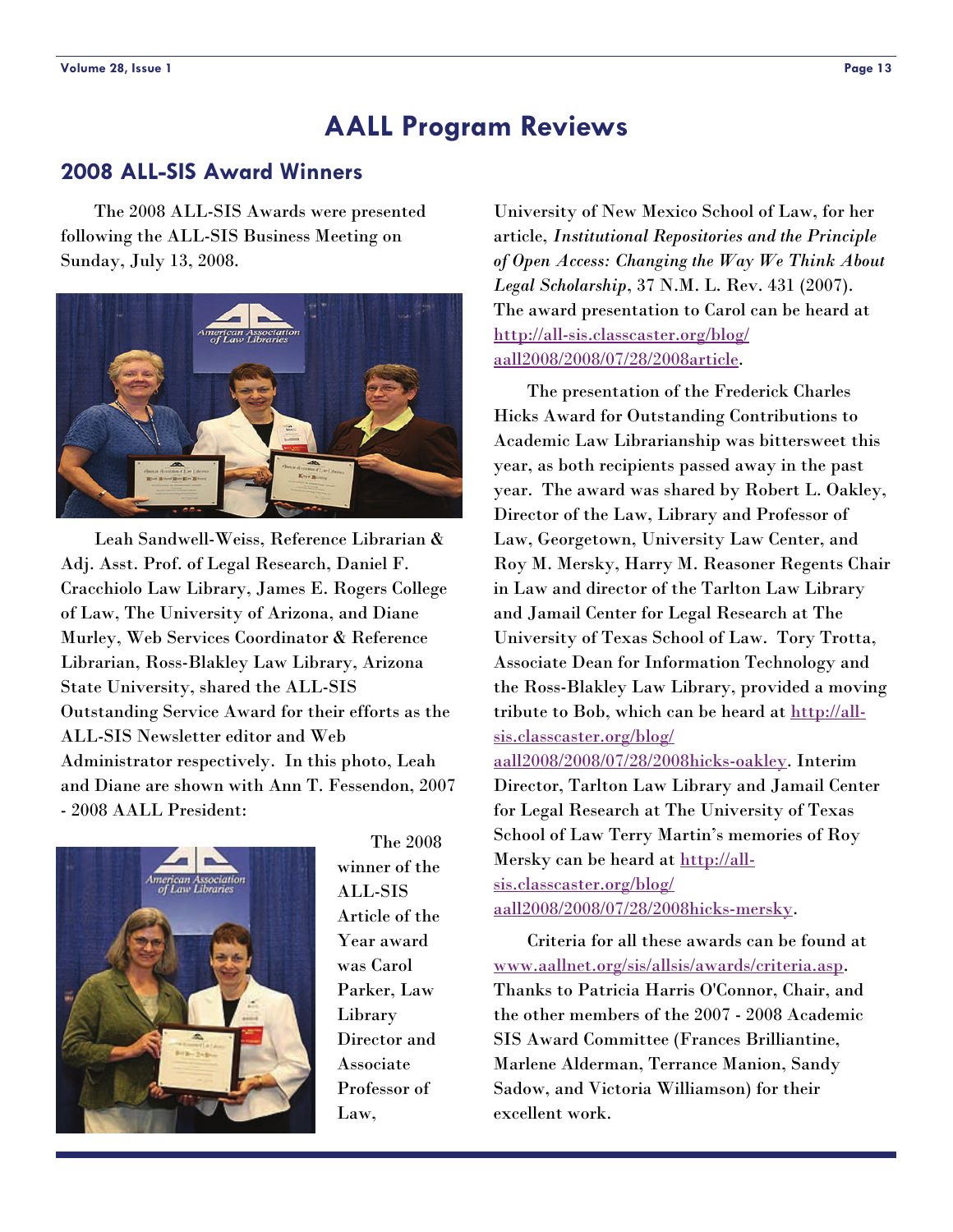### <span id="page-13-0"></span>**Building for the Future: Creating an Infrastructure to Preserve ALL-SIS Records**

Anne Robbins, ALL-SIS Archivist University of Illinois at Urbana-Champaign

 Each year another store of invaluable material is added to the ALL-SIS archive: Minutes of meetings complete with marginalia, leader biographies, e-mails elucidating policy decisions and ribbons commemorating 25 years of ALL-SIS to name just some of this year's contributions. It is a treasure trove for future researchers and AALL enthusiasts. There are challenges, however to collecting and preserving what will one day be history but currently masquerades as the ephemera of the work-a-day world. E-mails, records of informal discussions and telephone conversations slip through the cracks and are lost. So much depends on the individual efforts of committee chairs and members to collect, save and send a record of the year's business. These individuals have always done a remarkable job and have taken their preservation responsibilities very seriously. To some degree an archive will always depend on such contributions, but in order to preserve as much as possible I believe it's time to do some brainstorming about how we go about collecting ALL-SIS records for preservation. To that end I propose the following suggestions for discussion:

#### **Automatic E-mail Archiving**

 Despite its persistence in the bowels of your hard-drive e-mail is an easy thing to overlook. At the same time, e-mail has also become the medium of a great deal of business. To keep as complete record of e-mails as possible I suggest creating an archive e-mail account and copying all e-mail correspondence to that account as the e-mail is sent. Further, all "born digital" publications could also be sent to the archive e-mail. This automatic e-mail archiving would not take the place of the emails copies sent to the archives at the end of the year but would supplement it. AALL-SIS does

not provide e-mails to its officers. If it did then a system could be set up that any e-mail sent to or from AALL-SIS chair could be forwarded to the archive automatically. As it is, the success of this system would depend on members remembering to copy the archive e-mail address in their correspondence.

### **Conference Calls and Other Telephone Communication**

 A telephone call is sometimes the quickest way to get something done, but unless minutes are taken the information in the call is lost. I suggest including a computer on all conference calls so that a recording can be made. Currently software is evolving to be able to make transcriptions of voice recordings, but the technology is not there yet. Even so, having a recording to be upgraded to a transcript as soon as the technology permits, would add a new dimension to the archive. A computer could also record more informal phone calls that concerned AALL-SIS business at the discretion of the participants. The hope would be that including a computer that records the conversation would be easier than taking minutes and sending those minutes to the archives.

 The benefits of these two innovations would include a more complete record. Also if the system were sufficiently efficient the archived e-mail and phone calls could be used as a back up for committee members who misplaced their e-mail, missed the teleconference or simply need to refresh their memories of a discussion. The way we communicate is changing and we must take thought to what those changes will entail for preserving a record. Of course, these proposals would require some initial investment to set up an archive e-mail and to find and set up a computer to record conference calls. A bigger obstacle could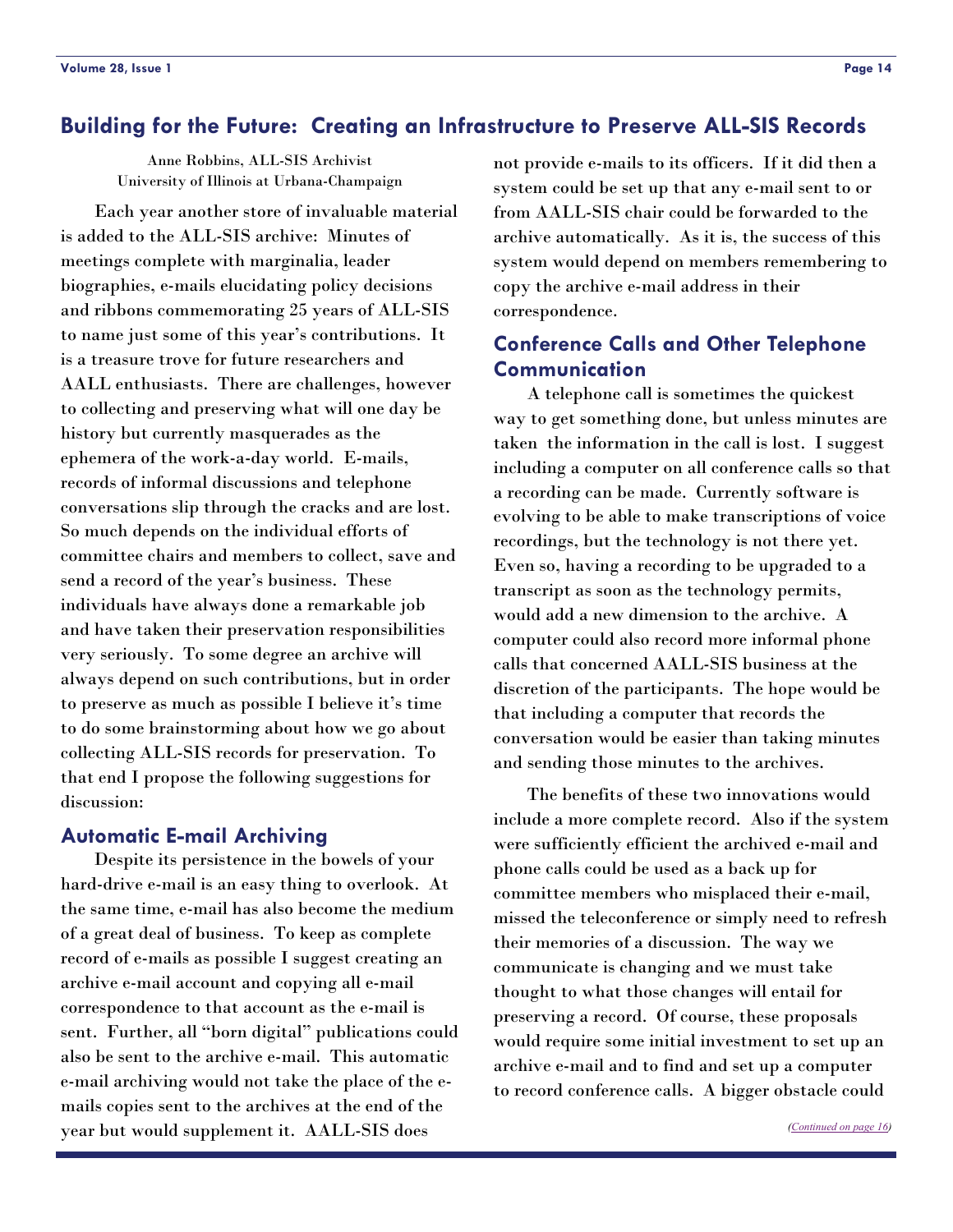### **AALL/Wolters Kluwer Law & Business Grants Program**

Sharon Wang, Osgoode Hall Law School Library York University, Toronto

 The AALL Research & Publications Committee is accepting applications through Monday, **November 3, 2008**, for research grants from the AALL/Wolters Kluwer Law & Business Grants Program, totaling up to \$5,000.

 The committee will award one or more grants to library professionals who wish to conduct research that supports the research/scholarly agenda of the profession of librarianship. The grants program funds small or large research projects that create, disseminate, or otherwise use legal and law-related information as its focus. Projects may range from the historical (indexes, legislative histories, bibliographies, biographies, or directories) to the theoretical (trends in cataloging, publishing, or new service models in libraries) to the practical (implementation models for collection, personnel, or infrastructure management).

 The AALL Research Agenda offers suggestions for possible research projects that cover a wide segment of professional interest, including the profession of law librarianship, law library patrons, law library services, legal research and bibliography, legal information resources, and law library facilities. However, projects are not limited to those described in the agenda, and the committee will consider all applications and research projects. To review AALL's Research Agenda, please visit [www.aallnet.org/committee/](http://www.aallnet.org/committee/research/agenda.asp) [research/agenda.asp](http://www.aallnet.org/committee/research/agenda.asp).

 The AALL/Wolters Kluwer Law & Business Grant Program was first established in 1996 with a generous contribution of \$50,000. Wolters Kluwer Law & Business considers its contribution as an investment in research that will provide a prospective look at the role of librarians,

researchers, and legal information providers and will yield results to which publishers can respond. The goal is to sponsor research that will have a practical impact on the law library profession and inspire products and changes in the marketplace.

 To apply for the grants, all applicants must provide resumes and statements of their qualifications for carrying out their projects. The applications must demonstrate experience with research projects and an understanding of the dissemination and use of legal and law-related information. Priority will be given to individual AALL members or AALL members working in partnership with other information professionals. The grant application and complete guidelines are available at: [www.aallnet.org/about/](http://www.aallnet.org/about/wklb_grant_application.asp) wklb grant application.asp.

 The submission deadline for applications is **Monday, November 3, 2008**. Grants will be awarded and announced in January 2009. Allocation of the research grants will be at the sole discretion of the AALL Research & Publications Committee.

 For more information about the grants, please contact Annmarie Zell, chair of the AALL Research & Publications Committee, at annmarie.zell@nyu.edu.

The members of the AALL Research & Publications Committee are:

- Annmarie Zell, Chair, NYU Law School Library
- Pamela Melton, Vice Chair, University of South Carolina, Coleman Karesh Law Library
- Daniel Campbell, U.S. Court of International Trade Library
- Jacqueline Cantwell, Brooklyn Supreme Court Library
- Annemarie Donovan, Willkie Farr & Gallagher LLP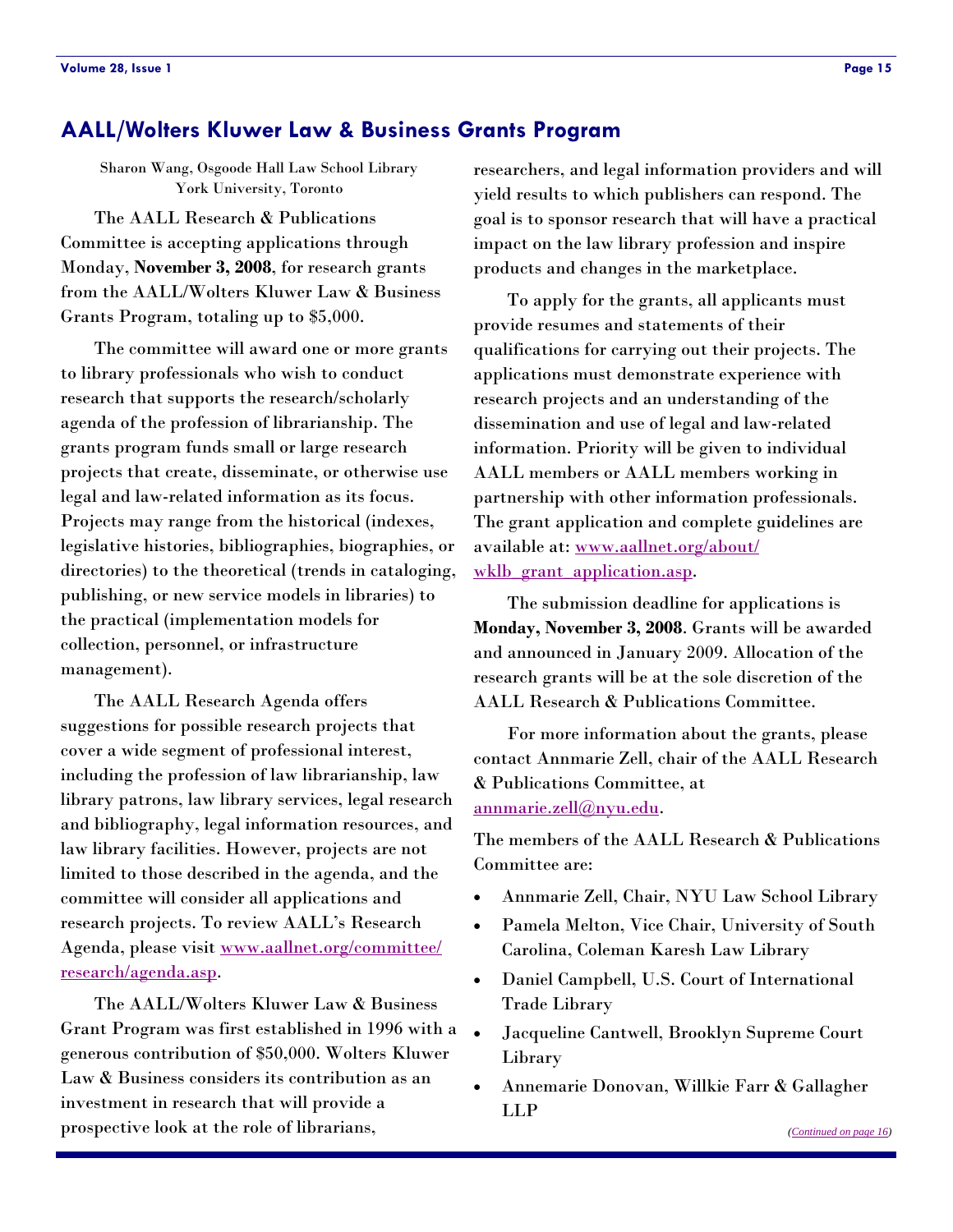### <span id="page-15-0"></span>**Grants, Cont'd**

- Debora Person, University of Wyoming, George W. Hopper Law Library
- Adeen Postar, American University, Washington College of Law, Pence Law Library
- Margaret Schilt, University of Chicago D'Angelo Law Library
- Paula Seeger, University of Minnesota Law Library
- Maryruth Storer, Orange County Public Law Library
- Sharon Wang, Osgoode Law School Library, York University

### **Archives, Cont'd**

well turn out to be convincing members to habituate themselves to making use of these archiving techniques. The goal of these suggestions is to promote discussion about how AALL-SIS intends to curate its record and to consider ways to build preservation into our infrastructure. I welcome your comments and suggestions as to how we can continue to create and preserve our archive.

### **Chair, Cont'd**

 To familiarize yourself with ALL-SIS committees and to get to know the members of the ALL-SIS executive board, please take a look at [www.aallnet.org/sis/allsis/directories/](http://www.aallnet.org/sis/allsis/directories/). Please contact any of us and let your voices and views be heard.

 We heard your opinions about the ALL-SIS reception and Chris Ciambella, the ALL-SIS Local Arrangements Chair, along with the ALL-SIS board, is planning an off-site reception in Washington, D.C. Paul Moorman, Chair of the ALL-SIS Program Committee, is busy with the Committee members, selecting and ranking the

ALL-SIS sponsored programs for next year.

 May your academic year be off to a wonderful and productive start. Feel free to contact me or any member of the board as the year progresses. In boca di lupo!

Peace,

Filippa Professor of Law Associate Dean for Library & Computing Services Boston College Law School 885 Centre Street Newton Centre, MA 02459 Phone (617) 552-6809 cell (617)417-5603 E-mail: filippa.anzalone@bc.edu



Fillipa Marullo Anzalone accepting ALL-SIS Chair's gavel from 2007 - 2008 Chair, Michelle Yu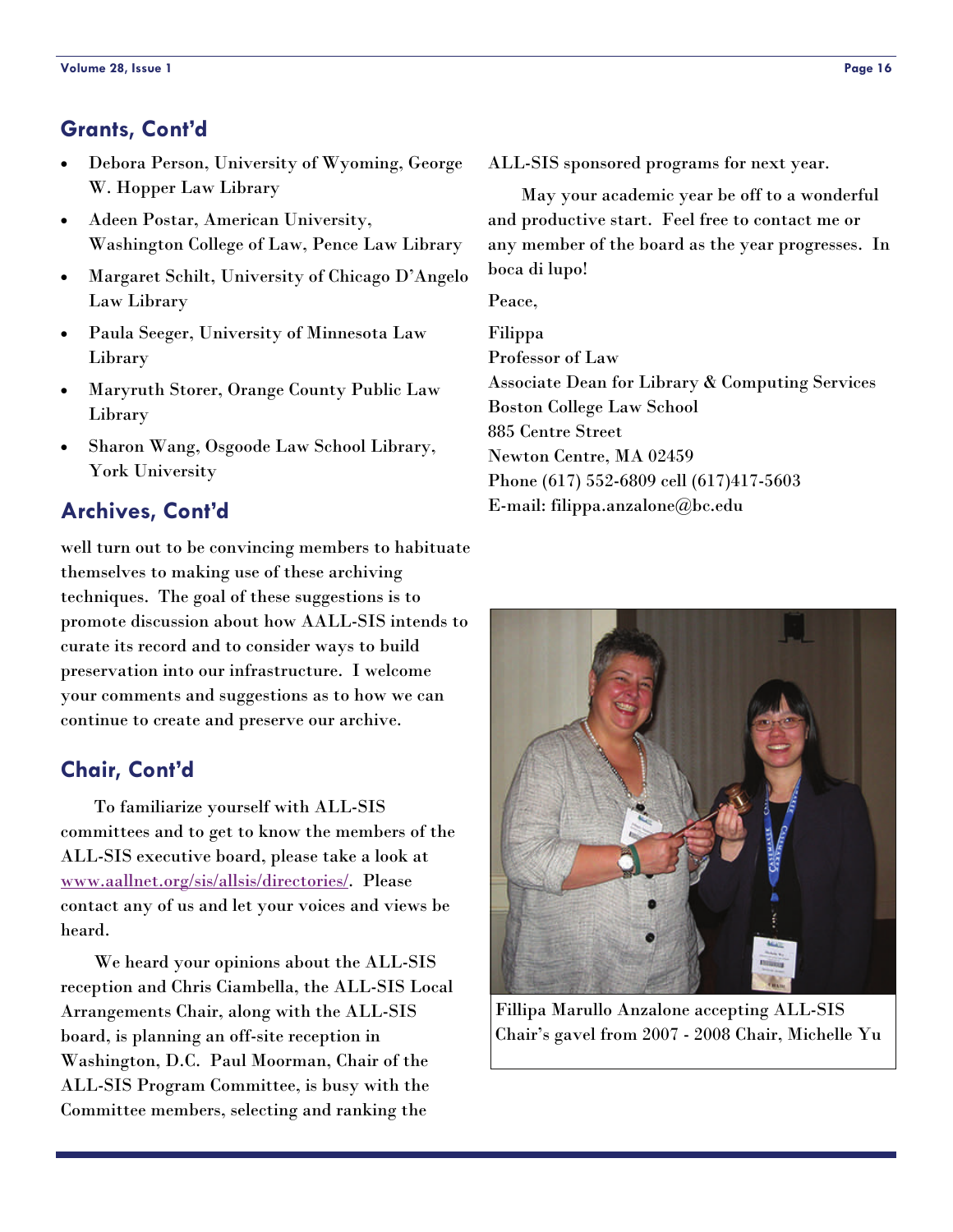### <span id="page-16-0"></span>**Committee Members, Cont'd**

### **Awards, Cont'd**

Matt Morrison Michelle Rigual Jason Sowards Ronald Wheeler BOARD LIAISON: Michelle Wu

### **Bylaws**

Dragomir Cosanici (chair) Anna Blaine Laurie A. Miller Jacob Sayward BOARD LIAISON: Marianne Alcorn

### **CALI**

Kris Niedringhaus (chair) Beth Adelman Sue Altmeyer Beth DiFelice Shaun Esposito Ron Wheeler BOARD LIAISON: Beth Adelman

### **Collection Development**

Courtney Selby (chair) Casey Duncan Edward M. "Ted" McClure Barbara Monroe Karen Nuckolls Michelle Pearse Sara Repinski Merle Slyhoff Kory Staheli Jane Woldow BOARD LIAISON: Beth Adelman

### **Continuing Education**

Virginia C. Thomas (chair) Edward Hart Mary Ann Neary Masako Patrum

Amy Taylor Valerie Weis BOARD LIAISON: Sara Sampson

### **Continuing Status/Tenure**

Kathleen Carrick (chair) Stephanie Davidson James M. Donovan Sally A. Irvin Marie Stefanini Newman Anne Robbins Kevin Shelton BOARD LIAISON: Filippa Marullo Anzalone

### **Directors' Breakfast**

Billie Jo Kaufman (chair) BOARD LIAISON: Filippa Marullo Anzalone

### **Faculty Services**

Jennifer Locke Davitt (chair) Marlene Alderman Barbara Bean Debby Hackerson Ron Jones Donna Nixon Jane O'Connell Stefanie Pearlman BOARD LIAISON: Marianne Alcorn

### **Legal Research & Sourcebook**

Jessica Wimer (chair) Melissa Bernstein Ron Fuller Christine I. Hepler Sara Kelley Amy Levine James M. Loree Erin Murphy Miriam Murphy Shawn Nevers

*([Continued on page 18\)](#page-17-0)*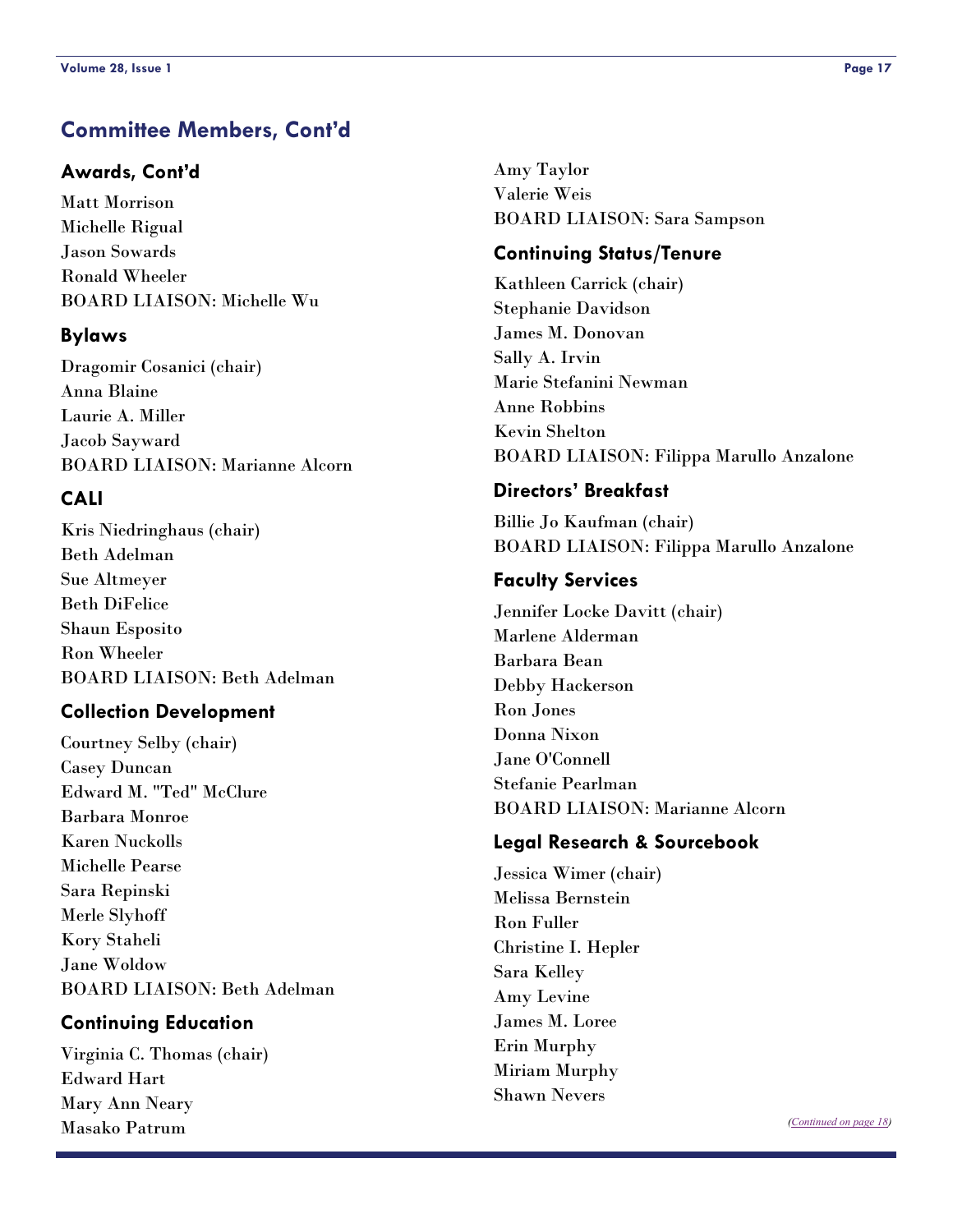### <span id="page-17-0"></span>**Committee Members, Cont'd**

#### **Legal Research & Sourcebook, Cont'd**

Phebe Poydras Michael Roffer BOARD LIAISON: Sara Sampson

#### **Listserv Manager**

Barbara Ginzburg (list manager) BOARD LIAISON: Michelle Wu

#### **Local Arrangements**

Christine Ciambella (chair) BOARD LIAISON: Filippa Marullo Anzalone

#### **Membership**

Margaret Christiansen (chair) Frances Brillantine Laura Cadra Robert Hudson Sally Wambold BOARD LIAISON: Sara Sampson

#### **Mentoring/NALLM**

David Hollander (chair) Kathleen (Katie) Brown James G. Durham Christine Morton Timothy C. Von Dulm Kathleen Wolters BOARD LIAISON: Beth Adelman

#### **Middle Managers' Forum**

Laurence Abraham (chair) BOARD LIAISON: Marianne Alcorn

#### **Newsletter**

Leah Sandwell-Weiss, Chair & Newsletter Editor Yasmin Alexander Sue Kelleher David Lehmann Connie Lenz Steven Robert Miller

Mary Elizabeth Williams BOARD LIAISON: Marianne Alcorn

#### **Nominations**

Gordon Russell (chair) Aletha Honsowitz Jim Kelly Cynthia Myers Mary Ann Nelson BOARD LIAISON: Beth Adelman

#### **Programs**

Paul Joseph Moorman (chair) Kate Irwin-Smiler Darla Jackson Kathleen McLeod Bob Nissenbaum Camilla Tubbs BOARD LIAISON: Sara Sampson

#### **Public Relations**

Jill Fukunaga (chair) Meg Butler Alan Pannell Lisa Peters Mila Rush Leslie Wong BOARD LIAISON: Beth Adelman

#### **Statistics**

Merri Hartse (chair) Katherine Hall Chuck Marcus Sharon L. Nelson Eloise Vondruska Helen Wohl BOARD LIAISON: Michelle Wu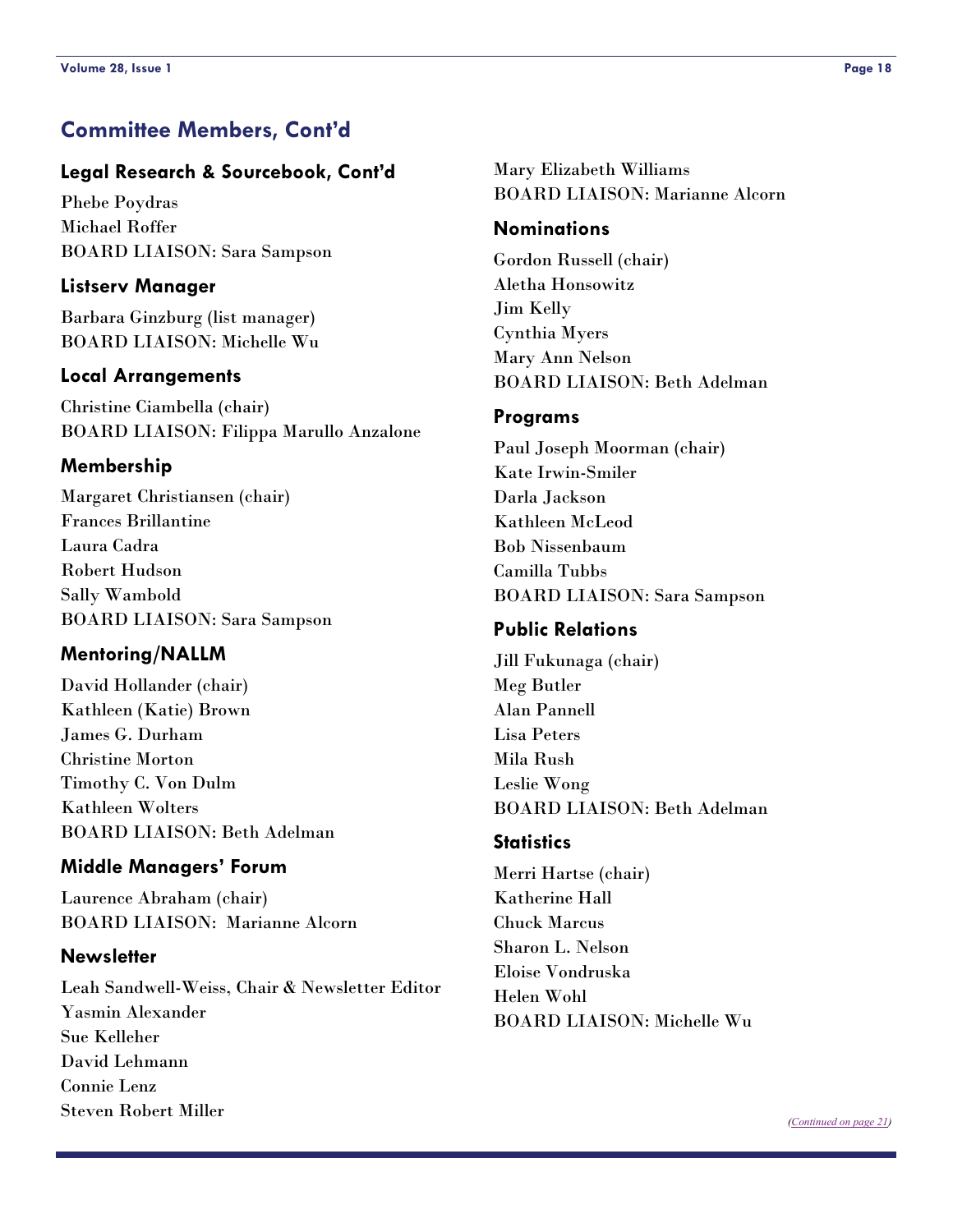# **Memorial Roy Martin Mersky, 1925 - 2008**

<span id="page-18-0"></span>Terry Martin, Interim Director, Tarlton Law Library and Jamail Center for Legal Research at The University of Texas School of Law



Professor Roy M. Mersky, the Harry M. Reasoner Regents Chair in Law and director of the Tarlton Law Library and Jamail Center for Legal Research at The University of Texas School of Law, died May 6, 2008, in Austin.

 Like most young Jewish men from the boroughs of New York City, Roy Mersky thought he would be a doctor. He enrolled in the NYU premed program but when the US entered WWII, he enlisted. After failing the eye test, he memorized the chart and was eventually assigned to the 87th Infantry Division. Roy went through the Battle of the Bulge and was awarded the Bronze Star, Purple Heart, the Combat Infantry Badge, and many battle ribbons.

 When the war was over, he dropped any plans to become a doctor and followed the progressive, anarchist genes of his immigrant Russian grandparents. After a summer organizing farm workers in California, the GI Bill sent Roy to the University of Wisconsin, a Midwestern school known for its social liberalism. After a course in labor economics, he became convinced that he could do more for trade unionism with a law degree. While in law school, he worked in the government documents department of the law library and became interested in librarianship, particularly adult education.

 Rhea Ballard-Thrower reminds me that Roy became an honorary member of one of the oldest black fraternities, Kappa Alpha Psi. Roy was inducted because he was the first white graduate

student to have a black roommate at the University of Wisconsin. They asked him if he would be willing to participate in integrating graduate student housing and he said yes. His roommate was a tall African American, Jimmy Jones, who later became a judge. They had one bed and a mattress which they took turns in using. One Saturday Jimmy's friends came in to find Roy lolling comfortably in bed talking to Jimmy on the mattress at the foot of his bed. Roy was nearly thrown out of the room. Roy took great pride in the fact that he was a member of a black fraternity.

 Roy and some friends started a storefront law practice but he soon found a job at the Milwaukee Public Library, first in adult education then in the legislative reference office. When the Yale Law Librarian, Harry Bitner, was looking for a legally trained librarian, Roy applied and was hired.

 Bitner, a former assistant librarian at Columbia under Miles Price, followed Frederick Hicks, who had come to Yale from Columbia. Frederick Hicks, another man of "Napoleonic stature," developed the first formal course in legal research while at Columbia and the first comprehensive treatise, *Materials and Methods of Legal Research*. His successors at Columbia and Yale, Price and Bitner, followed Hicks with their own major treatise, *Effective Legal Research*. Naturally enough they passed some of the work involved on to their assistants, Mersky at Yale and Mike Jacobstein at Columbia. Thus was born a productive partnership that spanned decades, as well as a life-long friendship. Roy always referred to the two as the odd couple: RMM boisterous, demanding, outgoing; MJ quiet, gentle, humorous. To save money they roomed together at AALL.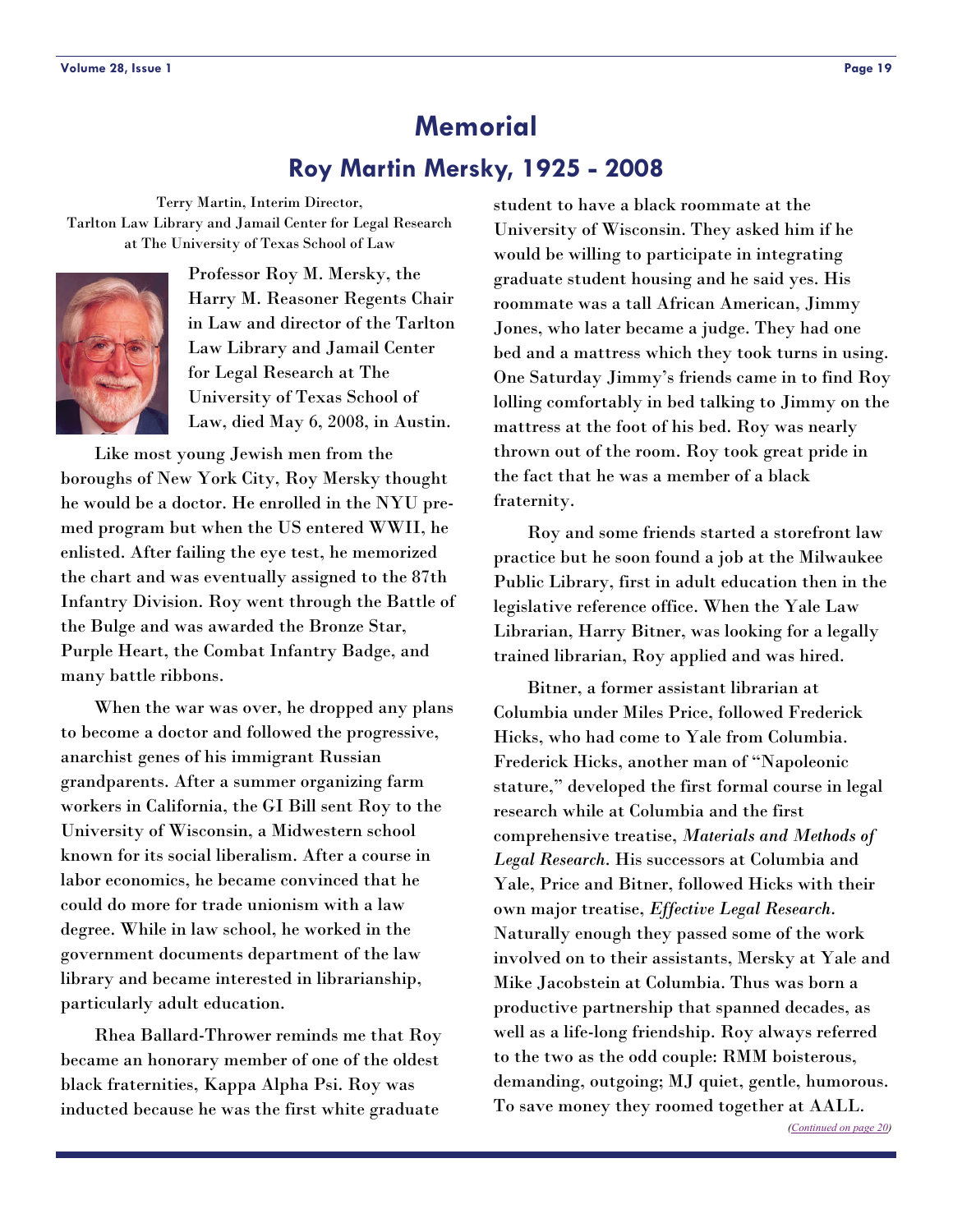### <span id="page-19-0"></span>**Mersky, Cont'd**

Roy would throw open the hotel windows for fresh air; Mike would close them for warmth.

 Over the years Mersky and Jacobstein produced numerous bibliographies, indexes, reprint series, and textbooks on legal bibliography. The *Index to Periodical Articles Related to Law* began when they were assistants in the Ivy League. *Fundamentals of Legal Research* and *Legal Research Illustrated* began after they were both directors and in a position to compete with Price and Bitner.

 After Yale, Roy served as Director of the Washington State Law Library, 1959 - 1963, and Professor of Law and Law Librarian at University of Colorado, 1963 - 1965. An active civil libertarian, he marched in Selma with a small group from Colorado.

 When Texas began a search for a law library director, Dean Page Keeton contacted Dean Edward King at Colorado for advice. As King later told Roy, "I mistakenly told him you were the best law librarian in the country." Roy always wondered about the true meaning of that phrasing.

 Roy initially was not taken with Austin. He made what he considered unreasonable demands of Keeton and they were all met. So he felt obliged to accept the Texas position and moved to Austin in 1965.

 At Texas Roy set out to make the Tarlton Law Library one of the premier libraries in the nation. He believed in the library as an intellectual center as well as a physical repository of knowledge. "Throughout his career, Roy Mersky was fiercely determined to better serve the UT Law faculty, the UT Law students, and the UT Law community at large more than any other law library served its constituents," said Law School Dean Larry Sager. "And he was fiercely

determined to enlarge the idea of a fine library to include lectures, conferences and exhibitions of erudite bibliography and history."

 Service was supreme, especially service to faculty, but Roy played the numbers game as well as anybody. Long before *US News & World Report* began producing the rankings that have begun to skew legal education, Roy wanted his library's numbers to grow and grow they did. Roy's bibliography grew as well and the number of publications and projects involving the library staff was staggering.

 He was an author of, and contributor to, scores of books and articles, and was acknowledged in many more texts written by others. He was a frequent speaker both in the United States and abroad on legal research, the history of the United States Supreme Court, law and language, law in popular culture, and rare law books. He served as the interim director of the Jewish National and University Library of Hebrew University during his sabbatical in 1972 - 1973. He also served as acting director of the New York Law School Library in 1982 - 1984. He consulted on the construction and organization of many law schools.

 Roy was a member of numerous associations and honorary societies, including the Texas Philosophical Society, the American Law Institute, and the American Society for International Law. Among the many honors he received were the 2005 Marian Gould Gallagher Distinguished Service Award from AALL and the University of Wisconsin-Madison School of Library and the Information Studies Alumni Association's Centennial Celebration Alumnus of the Year Award. In 2003, Roy was named one among the 50 most innovative librarians working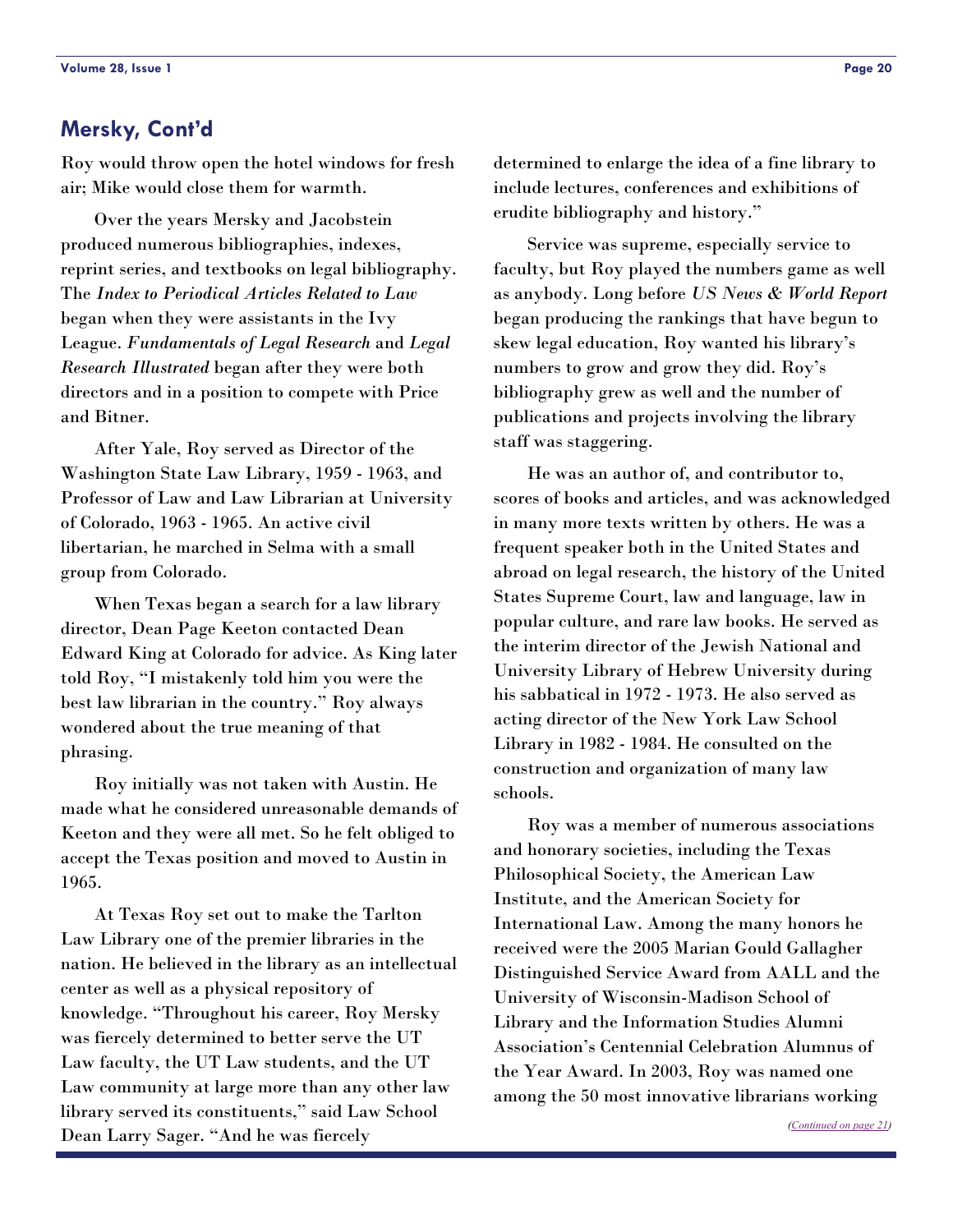today by the Library Journal. This summer he was awarded posthumously the Frederick O. Hicks Award by the ALL-SIS and the Spirit of Law Librarianship Award that he founded with Rich Leiter was renamed in his honor.

 For someone so passionate about labor justice, it is ironic that working for Roy was not always easy. As John Christensen said, working at Tarlton is one those experiences that only those who have done so can understand. Perhaps Nietzsche describes it best: "That which does not kill me makes me stronger." Counter-balancing the demands were a delightful staff with strong bonds. John also reports that "[w]hile RMM was professionally demanding he was also flexible. When … my wife was in library school, he let me keep [my] baby … in my office … while [my wife] took an afternoon class."

 Roy was one of the first to staff his reference department entirely with lawyer-librarians but he took a perverse pride in the fact that their pay was low and the work rate high. Roy knew the motto of some staff was *There is life after Mersky* and he put enormous effort into finding good positions for his people and into keeping in touch with their careers. Though he never claimed to be a mentor, he will be remembered as such. The large number of law library directors and senior librarians who trained at Tarlton is staggering, but he also extended the Tarlton umbrella to many who were never on staff.

 Roy was a strong advocate for law librarians in many forums. Roger Jacobs said of him that "he has been a foundational timber - gnarled, splintered, and knot filled, but renowned for his professional strength - in my awareness of law librarianship. I know of no other person in the profession whose name, for some reason or other, would come up in almost any meeting of law librarians. He was a great librarian and a towering colleague. We will all be poorer for his passing."

#### <span id="page-20-0"></span>**Mersky, Cont'd Continuing Professional Education News**

 Did you know that AALL has a speakers' directory? The AALL Speakers Directory ([www.aallnet.org/bureau/](http://www.aallnet.org/bureau/)) is a member-driven database that can help members locate speakers on a particular topic. Members are encouraged to identify themselves or other AALL members as potential speakers on a topic. The CPE committee is looking for suggestions on how to improve the content of this database & how to make it easier for members to use.

 Are you letting AALL members know about your upcoming events? Please include information about your business meetings, continuing education programs, and any other relevant events into the AALL Calendar of Events at [www.aallnet.org/](http://www.aallnet.org/calendar/) [calendar/](http://www.aallnet.org/calendar/). The calendar allows members to find out what upcoming events the Board, chapters, SIS's, committees, and caucuses are putting on.

 If you have any suggestions or comments about the speakers' directory or the calendar, please send them to Julie Pabarja, Chair of CPE, at [julie.pabarja@dlapiper.com](mailto:julie.pabarja@dlapiper.com).

#### **Committee Members, Cont'd**

#### **Student Services**

Leslie Pardo (chair) Christine Demetros Ann Hemmens Susan Herrick Deborah L. McGovern Raquel M. Ortiz Regina Watson Colleen Williams Jessica de Perio Wittman BOARD LIAISON: Sara Sampson

#### **Website**

Diane Murley (web administrator) BOARD LIAISON: Filippa Marullo Anzalone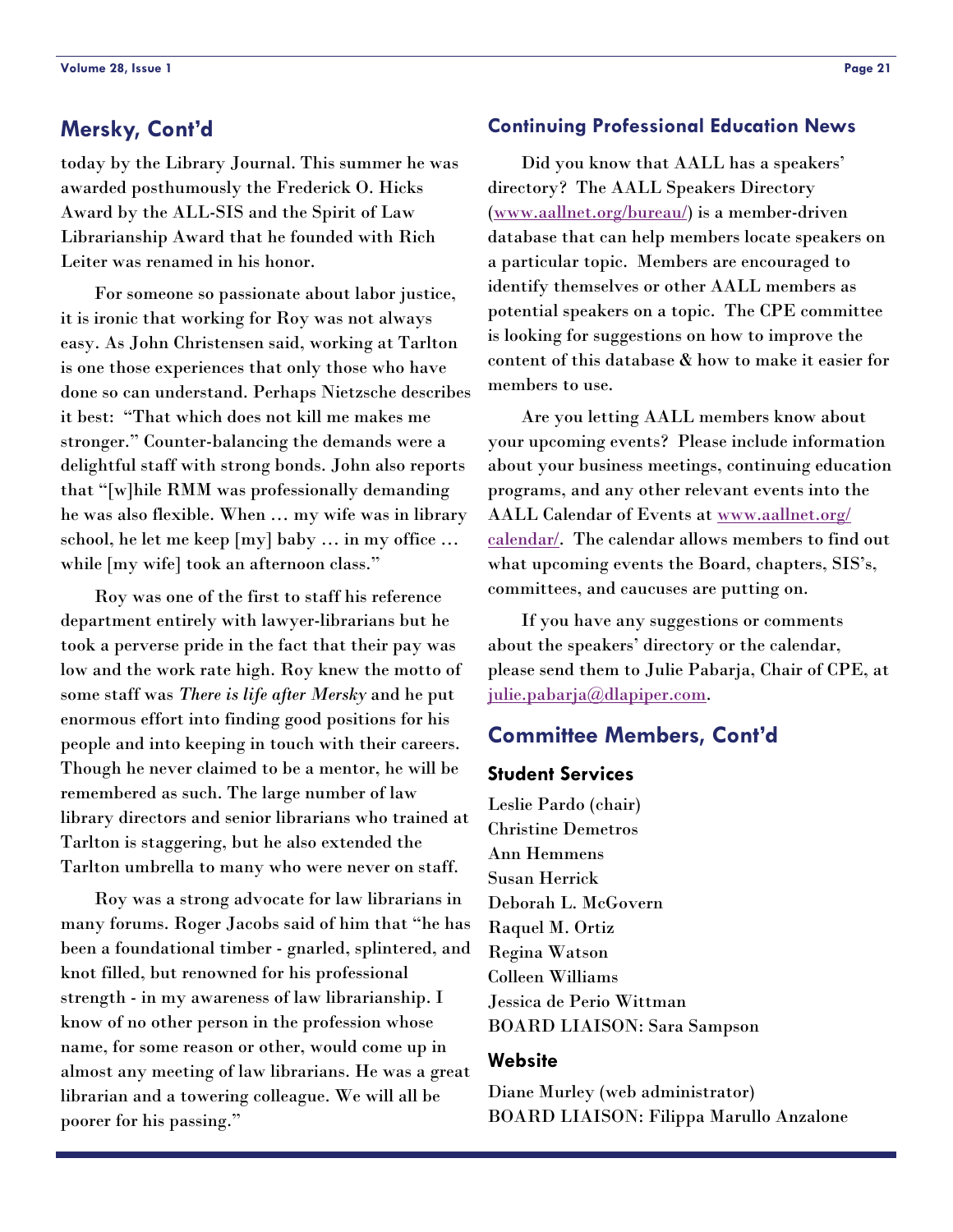### <span id="page-21-0"></span>**Battling Ovarian Cancer, Team Nancy Style**

Ann Puckett, Alexander Campbell King Law Library University of Georgia



 One of the best known, most respected academic law librarians in the country is in the fight of her life. Nancy P. Johnson, Law Librarian and Professor of Law at Georgia State University College of Law, received a

diagnosis of ovarian cancer this year. Ovarian cancer is the most deadly of gynecological cancers, not because it is necessarily more aggressive than other cancers, but because it is typically not found until it is at an advanced stage. There are few symptoms and no routine screening tests to detect ovarian cancer.

 Ovarian cancer does sometimes manifest in symptoms like these:

...gastrointestinal upset - like gas, indigestion, and/or nausea; unexplained change in bowel and/or bladder habits; unexplained weight loss or weight gain; pelvic and/or abdominal pain, discomfort, bloating or swelling; constant feeling of fullness.

Women are advised if these symptoms persist for 3 weeks or more, they should see their gynecologist and request an ultrasound and CA125 test.

 However, Nancy had no symptoms other than a little fatigue until she twisted a particular way while gardening and felt a sudden sharp pain. The pain continued to worsen for several hours before she called her doctor, who advised her to go to the emergency room. By the end of that day in the emergency room, she had a diagnosis of stage 3 ovarian cancer. The pain was caused by a tumor that ruptured when she twisted her body. But for that, it could have been much longer before the cancer was discovered. Nancy's oncologist opted

for chemotherapy first, followed by surgery.

 Nancy has maintained a very positive outlook throughout her treatment. She has drawn great strength from the support of friends and family, and is especially gratified by the formation of Team Nancy, a group of people who are raising money for the Georgia Ovarian Cancer Alliance (GOCA) by participating in the Overcome Ovarian Cancer Walk, scheduled for September 13, 2008, in Alpharetta, GA. At this writing, Team Nancy is well ahead of the other teams. Interested parties may donate at [www.gaovariancancer.org/](http://www.gaovariancancer.org/).

 Team Nancy has brought out a competitive edge in Nancy, one that surprised me, though I have known her for more than 30 years. I will end this story with her call to arms to me and Ron Wheeler, the other organizer of Team Nancy:

Nancy: What a riot today!! Team Nancy showed up in chemo as a celeb!! All the nurses wanted to meet me! One of the fundraisers said that the last two weeks before the walk everyone really ramps it up!! Now, we have to win!!! If there are a few individuals that said they would contribute, you may want to remind them. We don't want to be nags, but we want to win.

Indeed we do want to win, Nancy.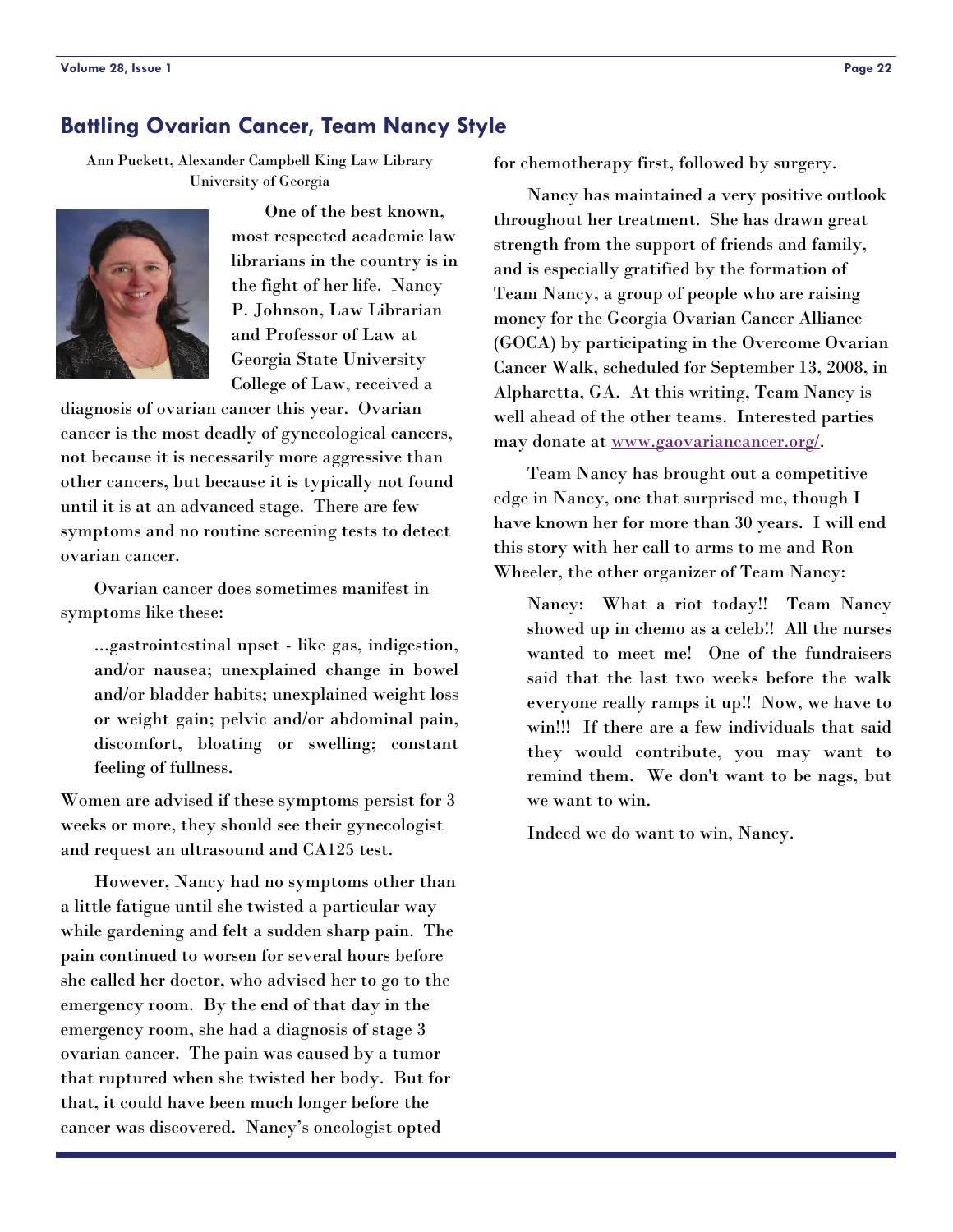### <span id="page-22-0"></span>**Member News**

### **Events & Awards**

**Shaun Jamison, Concord Law School of Kaplan University**, recently earned the Distinguished Toastmaster award (DTM). It is the highest award in the Toastmasters International program and is the culmination of both the leadership and communication programs.

**Robert Hudson, Nova Southeastern**, received one of the four 2008 LexisNexis/John R. Johnson Memorial Scholarships for his continuing PhD studies in Educational Technology. Read more about this scholarship at [www.aallnet.org/services/](http://www.aallnet.org/services/sch_recipients_2008.asp) [sch\\_recipients\\_2008.asp](http://www.aallnet.org/services/sch_recipients_2008.asp).

**Aperna Sherman, Texas Tech School of Law Library**, has been named as one of the fellows for the AALL Leadership Academy.

**Courtney Selby, University of Tulsa Law Library**, has been named as one of the fellows for the AALL Leadership Academy.

### **New Positions and Promotions**

**Joe Gerken**, Reference Librarian at **University at Buffalo Law Library**, received tenure and was promoted to Associate Librarian. Congratulations, Joe!

In March, **Peter Egler** was promoted to Interim Head of Research Services at **Drexel**'s law library. His previous position was Faculty Services Librarian.

**Colleen Martinez Skinner** has joined **Florida Coastal School of Law** as the newest Reference Librarian. She received her JD from Florida Coastal. Colleen is excited to start her career in law librarianship while working to complete her Masters of Information Science at Florida State University. Also new to Florida Coastal as the Head of Reference is **Jennifer Lunt**. She has her MLS and her JD from the University of Alabama. Jennifer most recently comes from Michigan.

**Jennie Meade**, formerly the rare books librarian at **The George Washington University Law School, Jacob Burns Law Library**, is now the director of special collections.

**Kasia Solon**, formerly a reference librarian at **The George Washington University Law School, Jacob Burns Law Library**, is now the rare books librarian.

**Leslie Street** is the newest reference librarian at **Georgetown University Law Library**. She recently received her Masters Degree in Library and Information Science from the University of Washington. Prior to library school, Leslie practiced law in New York City and Seattle, WA. In New York, she was employed by the New York City Law Department, and in Seattle, she worked at a small law firm, focusing on immigration and family law cases. She received both her BA and JD from Brigham Young University.

**Barb Kallusky** has been promoted to Head of Public Services at **Hamline University Law Library**. Prior to this promotion, Barb served as Faculty Services Librarian and Reference Librarian at Hamline.

**Ms. Noëlle Sinclair** has joined the staff of the **University of Iowa Law Library** as the Head of Circulation/Reference Librarian.

**Esther Cho**, a 2008 graduate of the UCLA Department of Information Studies, has joined the **William M. Rains Law Library of Loyola Los Angeles Law School** as the new Reference/Government Documents Librarian.

**Amy Wharton** is the new Research & Electronic Services Librarian at the **University of Virginia School of Law**. This is Amy's first academic position. She was formerly Internet Librarian at Winston & Strawn, LLP in Washington, D.C.

**Kate Irwin-Smiler** is now a Reference Librarian at **Wake Forest School of Law**. She was Senior Research Librarian at Western New England College School of Law (Springfield, MA) previously.

#### **Publications**

**Peter Egler, Drexel Law Library**, drafted an annotated bibliography of Delaware state documents and other materials used in legal research as part of AALL's Government Documents Special Interest Section's series of state document bibliographies. Previously the series didn't have a bibliography for Delaware materials.

**Theodore A. (Ted) Potter**, Head of Public Services, **University of Iowa Law Library**, General Editor, **Jane Colwin**, State Law Librarian, **Wisconsin State Law Library**, **William J. Ebbott**, Assistant Director for Public Services, **University of Wisconsin Law Library**, **Mary J. Koshollek**, Director of Information and Records, **Godfrey & Kahn, SC (Milwaukee)** and **Sunil T. Rao**, Foreign Law Librarian, **University of Wisconsin Law Library**, recently published *Legal Research in Wisconsin*, 2nd ed., Buffalo, NY: William S. Hein & Co., Inc. (2008).

**Robert Hudson, Nova Southeastern**, published a recent article on using Second Life in a legal research class: *A Little Grafting of Second Life into a Legal Research Class*, LLRX May 9, 2008, available at [www.llrx.com/features/](http://www.llrx.com/features/secondlife.htm) [secondlife.htm](http://www.llrx.com/features/secondlife.htm).

**Paul Axel-Lute, Rutgers University Library for the Center for Law & Justice**, has completed the 5th edition of the *New Jersey Legal Research Handbook*, which will be published by the N.J. Institute for Continuing Legal Education this fall.

**Please send future submissions for the** *ALL-SIS Member News Column* **to Sue Kelleher, [sue.kelleher@ttu.edu](mailto:sue.kelleher@ttu.edu).**